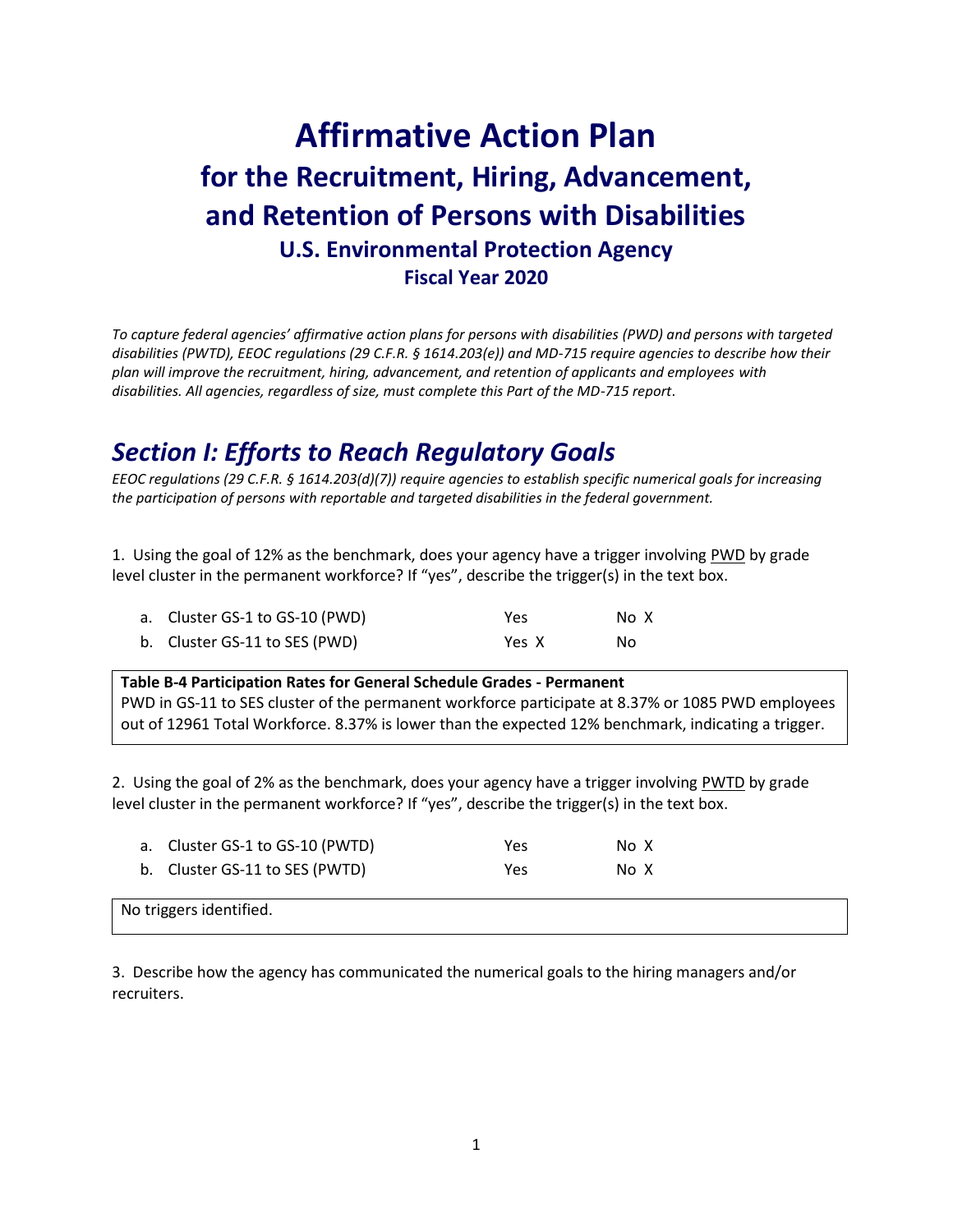The Agency utilizes EEOC's 12% PWD and 2% PWTD benchmarks as the hiring goals. The Office of Civil Rights (OCR) made the increased use of the Schedule A Hiring Authority a national priority and through this effort has communicated the hiring goals to Agency management. Engagement on the hiring goals has happened at all management levels including EPA senior leadership. Additionally, the Office of Human Resources (OHR) and OCR provided a series of trainings and presentations on the "Effective use of the Schedule A Hiring Authority and How to Utilize the Workforce Recruitment Program (WRP) Database" to managers and employees Agency-wide. The total estimate of attendees ranged between 650 and 700.

# *Section II: Model Disability Program*

*Pursuant to 29 C.F.R. §1614.203(d)(1), agencies must ensure sufficient staff, training and resources to recruit and hire persons with disabilities and persons with targeted disabilities, administer the reasonable accommodation program and special emphasis program, and oversee any other disability hiring and advancement program the agency has in place.*

# *A. Plan to Provide Sufficient and Competent Staffing for the Disability Program*

1. Has the agency designated sufficient qualified personnel to implement its disability program during the reporting period? If "no", describe the agency's plan to improve the staffing for the upcoming year.

| $\sim$ | $\sim$ |
|--------|--------|
|        |        |

2. Identify all staff responsible for implementing the agency's disability employment program by the office, staff employment status, and responsible official.

| <b>Disability</b>                                                                  | # of FTE Staff by Employment<br><b>Status</b> |           |                    | <b>Responsible Official</b>                                                                                                                                                                       |  |
|------------------------------------------------------------------------------------|-----------------------------------------------|-----------|--------------------|---------------------------------------------------------------------------------------------------------------------------------------------------------------------------------------------------|--|
| <b>Program Task</b>                                                                | <b>Full Time</b>                              | Part Time | Collateral<br>Duty | (Name, Title, Office, Email)                                                                                                                                                                      |  |
| Processing<br>applications from<br><b>PWD and PWTD</b>                             | 30                                            |           |                    | Jerome Bonner, Director, Cincinnati Shared<br>Service Center, OMS bonner.jerome@epa.gov<br>Jeremy Taylor, Director, Research Triangle<br>Park Shared Service Center, OMS<br>taylor.jeremy@epa.gov |  |
|                                                                                    |                                               |           |                    | The 30 full-time employees include staff<br>within the Shared Service Centers who are<br>responsible for processing applications.                                                                 |  |
| Answering<br>questions from<br>the public about<br>hiring authorities<br>that take | 13                                            |           | 12                 | Anthony Napoli, Diversity and Inclusion<br>Manager, DRESD, OHR<br>napoli.anthony@epa.gov                                                                                                          |  |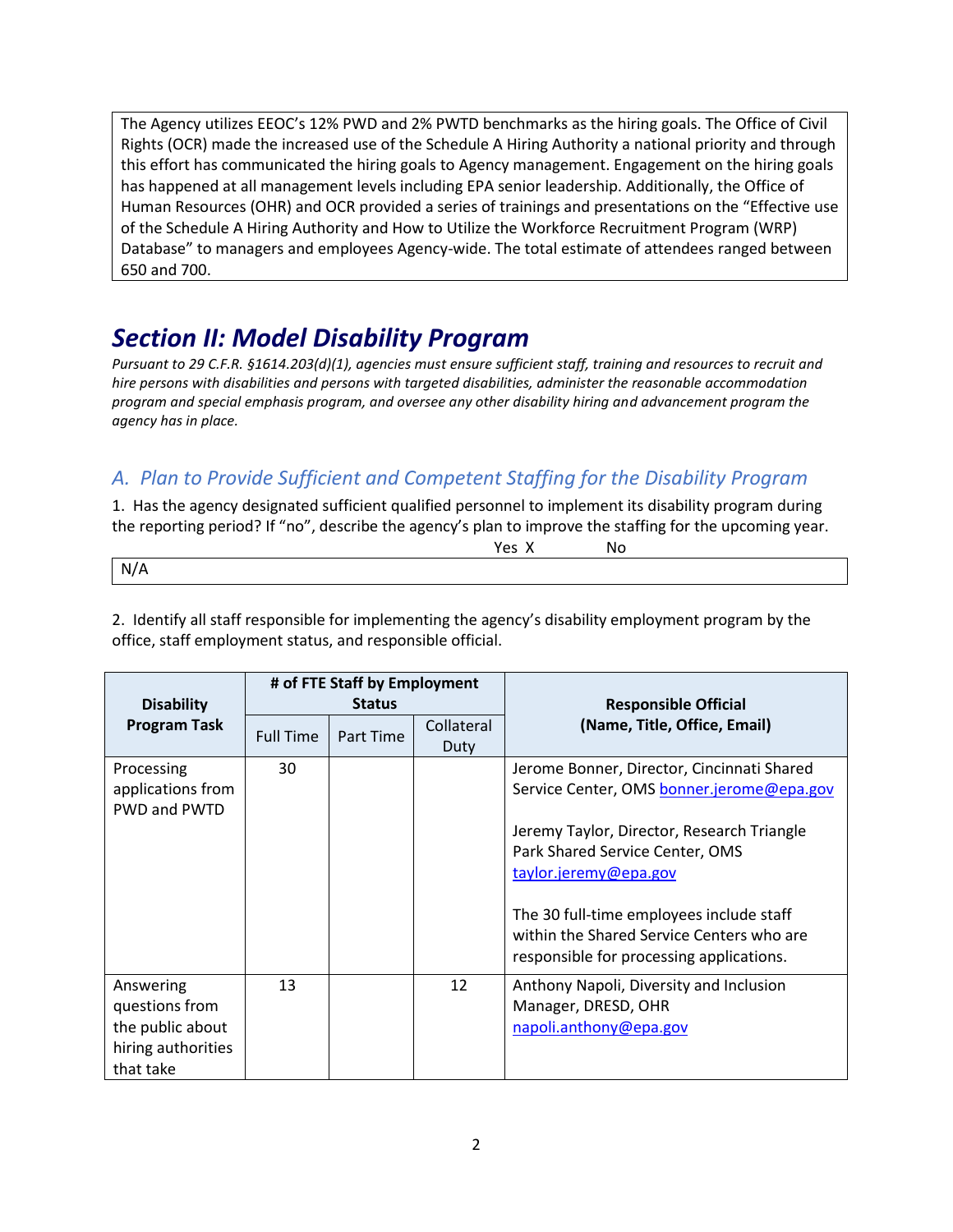| disability into     |                |                                            | Christopher Emanuel, EEO Manager, National    |
|---------------------|----------------|--------------------------------------------|-----------------------------------------------|
| account             |                | Disability Employment Program Manager, OCR |                                               |
|                     |                | emanuel.christopher@epa.gov                |                                               |
|                     |                |                                            |                                               |
|                     |                |                                            | The 13 full-time employees include 10 EEO     |
|                     |                |                                            | Officers (EEOOs), one in each EPA regional    |
|                     |                |                                            | office throughout the nation.                 |
|                     |                |                                            |                                               |
|                     |                |                                            | There are also 12 collateral duty Program     |
|                     |                |                                            | Management Officers (PMOs), one for each      |
|                     |                |                                            | program office at headquarters, who perform   |
|                     |                |                                            | this function among other duties.             |
| Processing          | $\overline{2}$ | 24                                         | Amanda Sweda, Senior National Reasonable      |
| reasonable          |                |                                            | <b>Accommodation Coordinator, OCR</b>         |
| accommodation       |                |                                            | sweda.amanda@epa.gov                          |
| requests from       |                |                                            |                                               |
| applicants and      |                |                                            | Kristin Tropp, National Reasonable            |
| employees           |                |                                            | Accommodation Coordinator, OCR                |
|                     |                |                                            | tropp.kristin@epa.gov                         |
|                     |                |                                            |                                               |
|                     |                |                                            | This includes 24 collateral duty Local        |
|                     |                |                                            | <b>Reasonable Accommodations Coordinators</b> |
|                     |                |                                            | (LORACs) in EPA's regional offices.           |
| Section 508         | 4              | 58                                         | Giselle Jasmin, Section 508, Program Manager, |
| Compliance          |                |                                            | <b>OMS</b>                                    |
|                     |                |                                            | jasmin.giselle@epa.gov                        |
|                     |                |                                            |                                               |
|                     |                |                                            | Sarah Sorathia, 508 Coordinator, Assistant    |
|                     |                |                                            | Program Manager, OMS                          |
|                     |                |                                            | sorathia.sarah@epa.gov                        |
|                     |                |                                            |                                               |
|                     |                |                                            | Psyche Lewis, 508 Coordinator, Training Lead, |
|                     |                |                                            | <b>OMS</b>                                    |
|                     |                |                                            | lewis.psyche@epa.gov                          |
|                     |                |                                            |                                               |
|                     |                |                                            | Bruce Franklin, Section 508, OMS              |
|                     |                |                                            | franklin.bruce@epa.gov                        |
|                     |                |                                            |                                               |
|                     |                |                                            | This includes 58 collateral duty 508 Liaisons |
|                     |                |                                            | Agency-wide: program offices (39) and regions |
|                     |                |                                            | (19).                                         |
| Architectural       | $\mathbf{1}$   |                                            | Cynthia Simbanin, Deputy Director             |
| <b>Barriers Act</b> |                |                                            | Facilities Management, OMS                    |
| Compliance          |                |                                            | simbanin.cynthia@epa.gov                      |
|                     |                |                                            |                                               |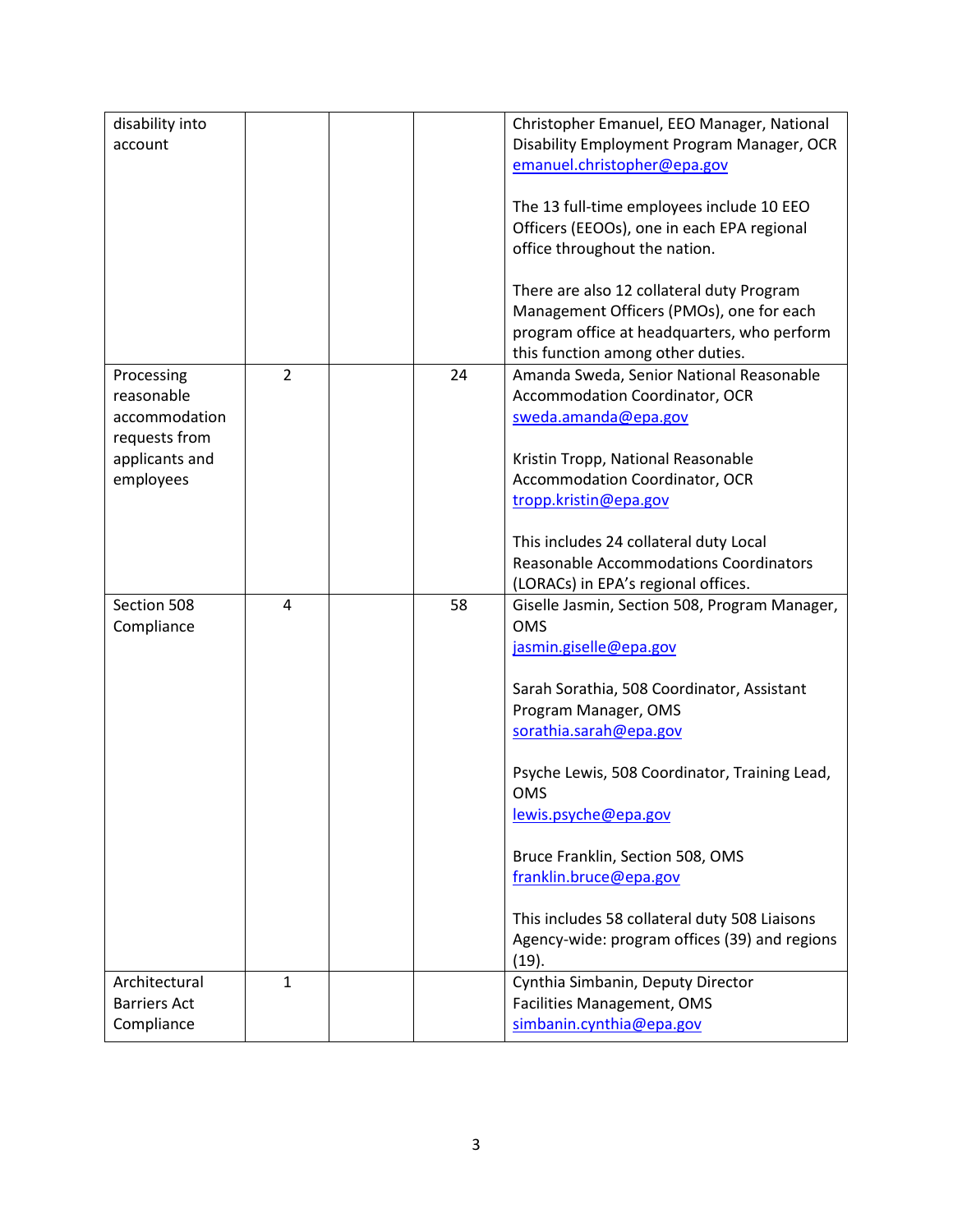| Special Emphasis | 2 | 25 | Christopher Emanuel, National Disability |
|------------------|---|----|------------------------------------------|
| Program for PWD  |   |    | Program Manager, OCR                     |
| and PWTD         |   |    | emanuel.christopher@epa.gov              |
|                  |   |    |                                          |
|                  |   |    | Anthony Napoli, Diversity and Inclusion  |
|                  |   |    | Manager, DRESD, OHR                      |
|                  |   |    | napoli.anthony@epa.gov                   |
|                  |   |    |                                          |
|                  |   |    | This includes 25 collateral duty Special |
|                  |   |    | Emphasis Program Managers (SEPMs).       |
|                  |   |    |                                          |

3. Has the agency provided disability program staff with sufficient training to carry out their responsibilities during the reporting period? If "yes", describe the training that disability program staff have received. If "no", describe the training planned for the upcoming year.

Yes X No

In FY20, EPA provided ongoing disability training to its disability program staff using various educational methods, such as online training, on-the-job training, and engagement on EEOC-facilitated Federal Exchange on Employment and Disability (FEED) calls.

Training topics included:

- EEO and Preventing Discrimination in the Workplace
- SEPM training (three presentations): How to Use the Workforce Recruitment Program (WRP) database, State of Disability Hiring at the EPA, and the Computer/Electronic Accommodation Program (CAP)
- Section 508 training on assistive technologies
- Effective Use of Schedule A and Workforce Recruitment Program trainings (11 training sessions)

# *B. Plan to Ensure Sufficient Funding for the Disability Program*

Has the agency provided sufficient funding and other resources to successfully implement the disability program during the reporting period? If "no", describe the agency's plan to ensure all aspects of the disability program have sufficient *funding* and other *resources*.

| Yes X |  | No. |
|-------|--|-----|
|-------|--|-----|

N/A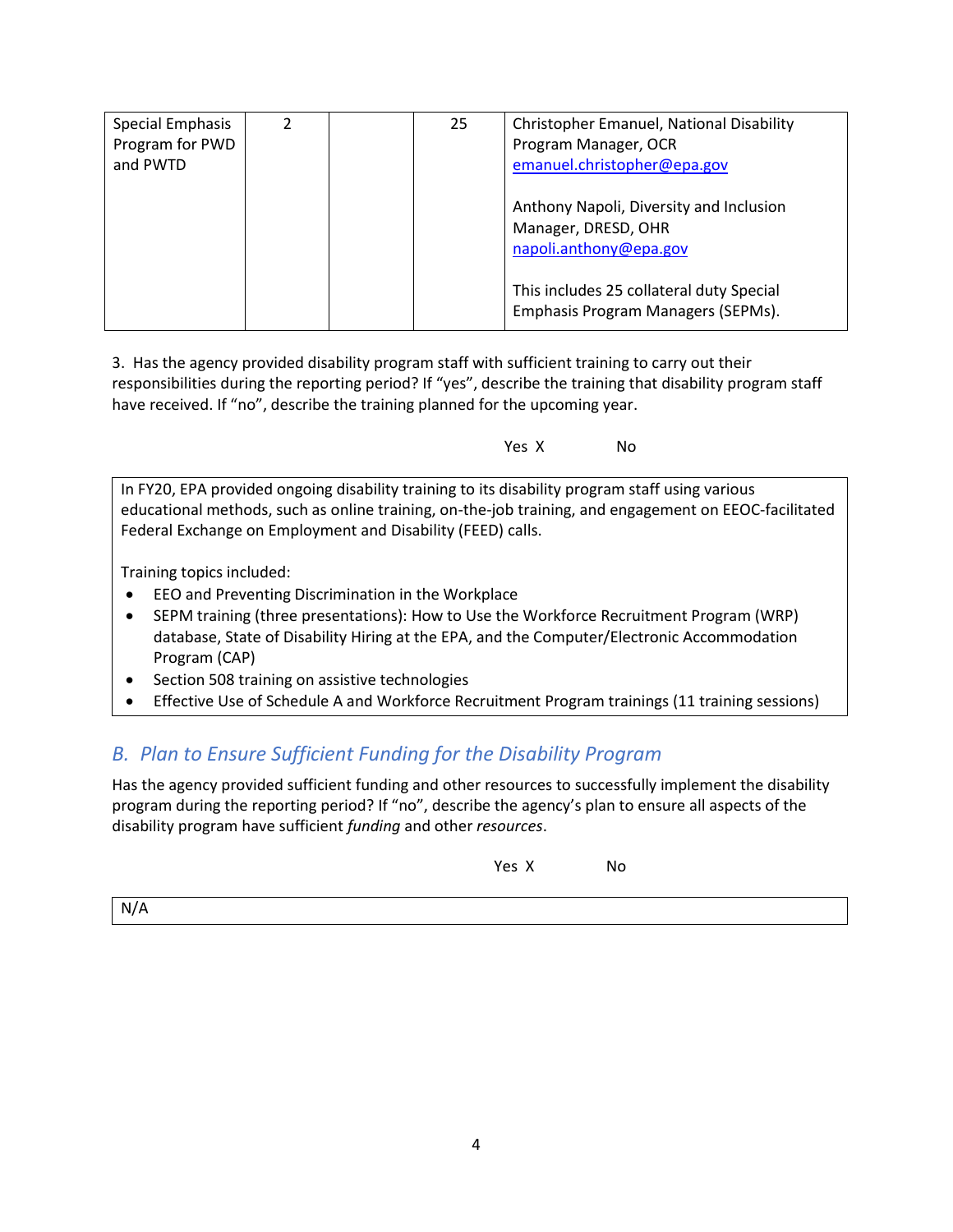# *Section III: Plan to Recruit and Hire Individuals with Disabilities*

*Pursuant to 29 C.F.R. § 1614.203(d)(1)(i) and (ii), agencies must establish a plan to increase the recruitment and hiring of individuals with disabilities. The questions below are designed to identify outcomes of the agency's recruitment program plan for PWD and PWTD*.

## *A. Plan to Identify Job Applicants with Disabilities*

1. Describe the programs and resources the agency uses to identify job applicants with disabilities, including individuals with targeted disabilities.

In FY20, the Agency utilized a variety of programs and resources to identify qualified job applicants with disabilities, including those with targeted disabilities. These included, but were not limited to:

- Office of Personnel Management's Blanket Purchase Agreement with Bender Consulting firm that maintains a list of Schedule A applicants
- Veteran Employment Programs (e.g., Operations Warfighter, Wounded Warrior, Safe Harbor)
- Workforce Recruitment Program for college students with disabilities
- Special Emphasis Program Managers (SEPMs) and Disability Employment Advisory Council
- Disability Employment Program Managers
- Careers and Disability Job Fairs
- Pathways-Presidential Management Fellows (PMF) Program
- Green Interns Program
- Pathways-Interns/Recent Graduates
- Office of Environmental Information, Section 508 Assistive Technology Program
- Disability Employment Program Advisory Council Monthly Meetings
- Memorandum of Understanding (MOU) Partnerships
- Internal/External Outreach Programs/Activities and Career Fairs

2. Pursuant to 29 C.F.R. § 1614.203(a)(3), describe the agency's use of hiring authorities that take disability into account (e.g., Schedule A) to recruit PWD and PWTD for positions in the permanent workforce.

The Agency uses all available and appropriate hiring authorities to recruit and hire including:

- Excepted Service, Schedule A: 5 Code of Federal Regulations (C.F.R.) section 213.3102(u)
- Disabled Veterans Affirmative Action Program (DVAAP)
- Veterans Recruitment Appointments (VRA)
- Pathways Programs

3. When individuals apply for a position under a hiring authority that takes disability into account (e.g., Schedule A), explain how the agency (1) determines if the individual is eligible for appointment under such authority and (2) forwards the individual's application to the relevant hiring officials with an explanation of how and when the individual may be appointed.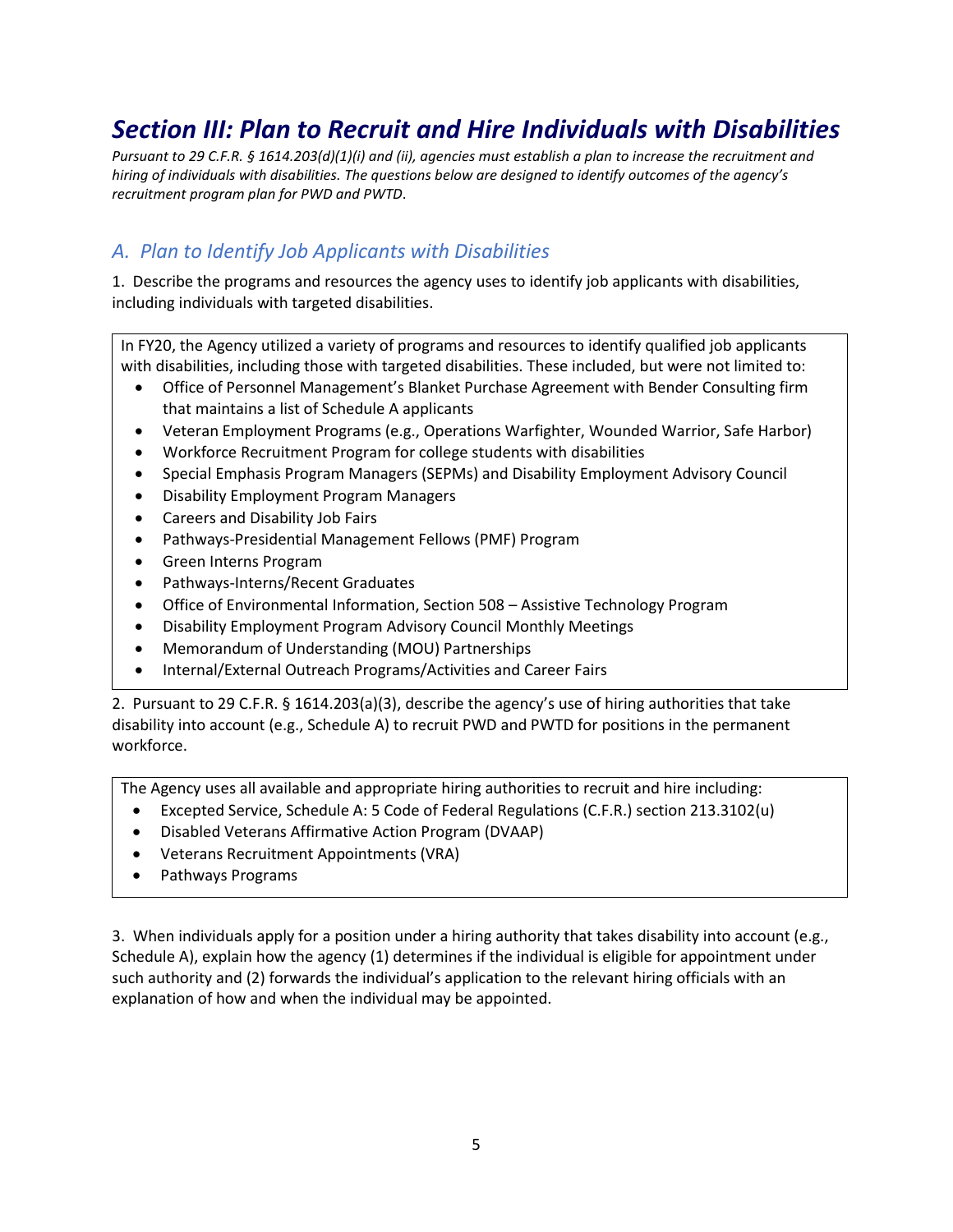EPA determines eligibility for individuals who apply using special hiring authorities, such as Schedule A and the 30% or More Disabled Veteran Authority using the following processes:

#### **Schedule A Hiring**

- Shared Service Centers (SSCs) review all incoming applicants who submit documentation designating their disability status pursuant to special hiring authority Schedule A (5 C.F.R. § 213.3102(u)).
- SSCs screen all applicants seeking to be hired through Schedule A for minimum qualifications/selective factors to determine eligibility for noncompetitive, Schedule A appointments.
- A qualified person must have an intellectual disability, a severe physical disability, or a psychiatric disability. The Agency accepts, as proof of disability, appropriate documentation (e.g., records, statements, or other appropriate information) issued by a licensed medical professional (e.g., a physician or other medical professional duly certified by a state, the District of Columbia, or a U.S. territory, to practice medicine); a licensed vocational rehabilitation specialist (state or private); or, any federal agency, state agency, or an agency of the District of Columbia or a U.S. territory that issues or provides disability benefits.
- For permanent or time-limited appointments, EPA also determines whether the individual is likely to succeed in the performance of the duties of the position for which he or she is applying.
- Individuals who apply and are certified for a Merit Promotion (MP) External announcement (i.e., open government-wide) are referred to the hiring official through the EZHire/Monster platform. Certificates of qualified individuals are reviewed electronically.
- Candidates are appointed in accordance with SSC onboarding procedures. After a tentative offer is extended, the selectee is processed through Personnel Security for background investigations (if applicable) and suitability determinations. Once Personnel Security has approved the candidate for employment, the SSC establishes a start date, issues a firm offer letter, and provides new hire documentation for the candidate to complete prior to onboarding.

#### **Veterans Hiring**

Eligibility is determined based on the guidelines provided in OPM's Vet Guide for HR Professionals. Candidates are referred on the appropriate certificate of eligibles, after their eligibility is determined, and their qualifications are verified.

Individuals who apply and are certified for Delegated Examining (DE) announcement (i.e., open to the public) and are found to have veterans' preference are referred to the hiring official through the EZHire/Monster platform.

Individuals who apply and are certified for a Merit Promotion (MP) External announcement (i.e., open government-wide) are referred to the hiring official through the EZHire/Monster platform. The certificate that they are referred on is determined by their veteran authority eligibility (e.g., Compensable Disability Preference (CPS) eligible veterans are referred on the CPS-30% disabled certificate, while Veterans Readjustment Appointment (VRA) eligible individuals are referred on the VRA certificate). Certificates of qualified individuals are reviewed electronically.

Hiring managers may receive non-competitive appointments, meaning the applicant is eligible for a hiring authority that does not require public notice (i.e., an announcement on USAJobs) and provide those selections to the SSC for review. In this case, the hiring manager is providing the application to the SSC who then determines eligibility and qualifications.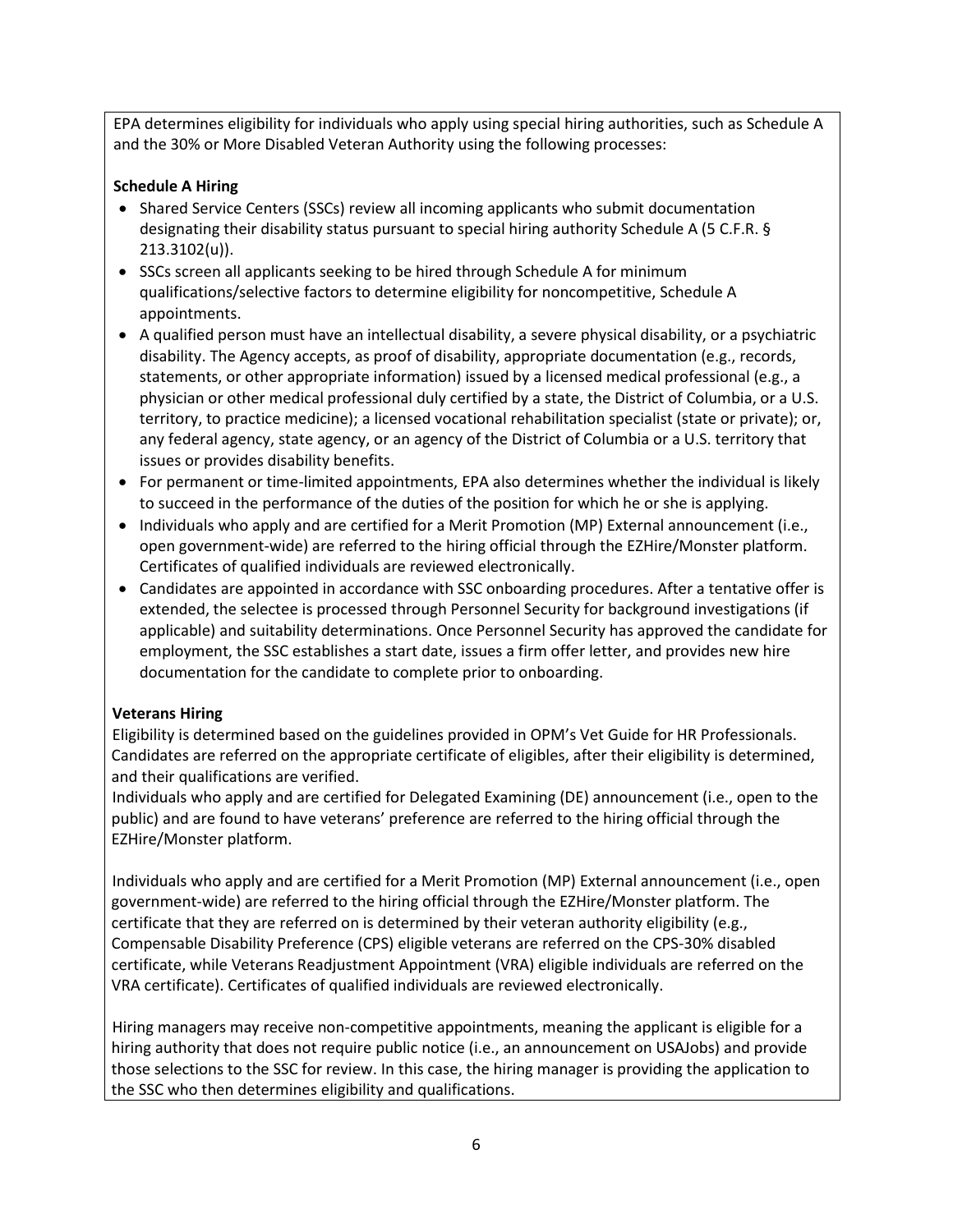- **Disabled veterans with disability ratings of 30%** or more may be considered under 30% or More Disabled Veteran Authority (5 CFR § 315.707)).
	- Once eligibility for the 30% or More Disabled Veteran Authority is determined, the HR specialist notifies the hiring manager in accordance with applicable regulations for further consideration. SSC and HR specialists, along with Selective Placement Program Coordinators (SPPC), work closely with each hiring manager to ensure that all pre- and post-appointment procedures are carried out and that applicants meet all legal and regulatory requirements for EPA position(s).
	- Candidates may be selected and appointed with or without the typical formal interview process.
	- A hiring manager may fill the position based on the applicant's ability to perform the duties of the position as described in the position description. Applicants can be hired on 1) a temporary position with a Not to Exceed (NTE) date; 2) a non-temporary position with an NTE date; or 3) a non-temporary excepted service position. After two years of successful performance on the job, they may be non-competitively converted to a permanent appointment.
	- The hiring manager notifies SSC of their selection. SSC extends an official offer based on the vacancy's selection factors and determines a start date based on dialogue with the manager and selectee. Prior to the entry-on-duty, a manager discusses and verifies the need for any accommodation with the selected individual.
- **Veterans Readjustment Act (VRA) Authority** (5 CFR Part 307) (5 CFR Part 307, 752.401 (c) (3)) is a special hiring authority that allows for the appointment of eligible veterans without competition to positions at any grade level through GS-11 or equivalent (reference 5 CFR Part 307.752.401 (c)(3)).

4. Has the agency provided training to all hiring managers on the use of hiring authorities that take disability into account (e.g., Schedule A)? If "yes", describe the type(s) of training and frequency. If "no", describe the agency's plan to provide this training.

| Yes X<br>No | N/A |
|-------------|-----|
|-------------|-----|

In FY20, the Agency hosted seven Agency-wide training sessions and four trainings to management in the various EPA region and program offices. OHR and OCR provided trainings and presentations on the "Effective use of the Schedule A Hiring Authority and How to Utilize the Workforce Recruitment Program (WRP) Database" to managers and employees.

Initially, the training sessions were conducted in-person, then virtually and recorded because of the Covid-19 pandemic. The videos are currently available on the Agency intranet site and on Microsoft Teams video system for all EPA employees to view. In addition, EPA regions and program offices conduct their own Disability Employment Awareness, Reasonable Accommodation and Schedule A hiring trainings and recognition activities.

# *B. Plan to Establish Contacts with Disability Employment Organizations*

Describe the agency's efforts to establish and maintain contacts with organizations that assist PWD, including PWTD, in securing and maintaining employment.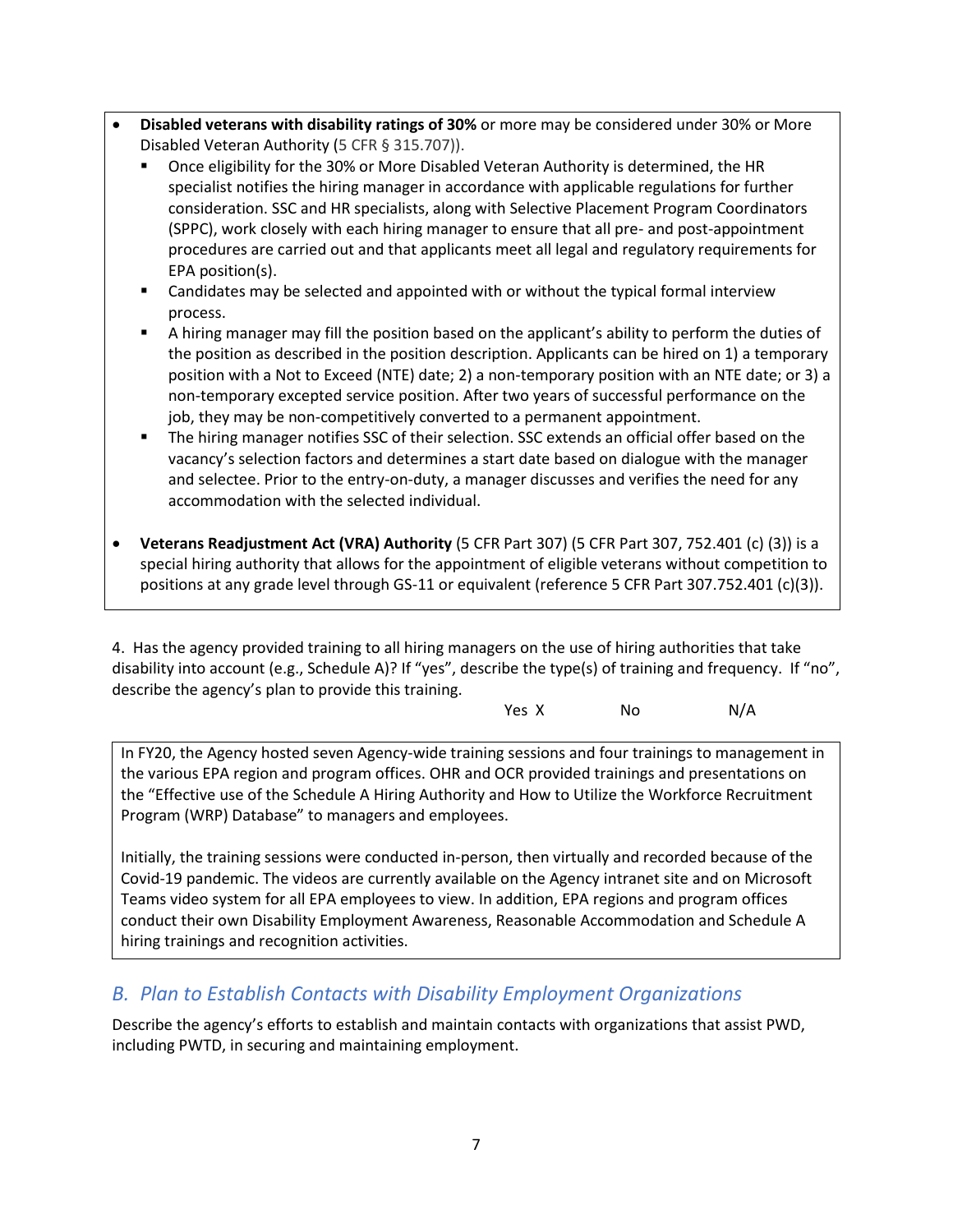- The Agency continued to implement established Memoranda of Understanding (MOU) with Gallaudet University (GU) and the Rochester Institute of Technology/National Technical Institute for the Deaf (RIT/NTID).
- In FY20, the Agency signed a new MOU with Texas School for the Deaf (TSD).
- Through the MOUs, EPA continues to collaborate on the advancement of environmental education to improve awareness of national employment opportunities and other opportunities for individuals with disabilities. Through the established MOUs with the institutions, students are given notice of publicly available career opportunities at EPA, through paid and unpaid internships. In FY20, the Agency conducted mock in-person and virtual interviews with GU, RIT/NTID and TSD students.
- OMS encourages the use of the Workforce Recruitment Program (WRP) and shares information on the WRP with the region and program offices.
- In FY20, EPA hosted a panel discussion facilitated by the Agency's National Disability Employment Program Manager for the observance of the 2020 National Disability Employment Awareness Month. The event provided an opportunity to share with EPA employees an in-depth learning experience on how the Agency taps into the talent of Persons with Disabilities. Participants were able to hear from officials from federal agencies, including the U.S. Department of Defense's Computer/Electronic Accommodations Program; U.S. Office of Personnel Management, Outreach, Diversity and Inclusion Center of Employee Services; and, EPA's National Reasonable Accommodation Coordinator. The panel also included the Chief Executive Officer of Access Interpreting, Inc., who spoke on promising practices of accommodation needs to allow employees to perform work duties.

## *C. Progress Towards Goals (Recruitment and Hiring)*

1. Using the goals of 12% for PWD and 2% for PWTD as the benchmarks, do triggers exist for PWD and/or PWTD among the new hires in the permanent workforce? If "yes", please describe the triggers below.

| a. New Hires for Permanent Workforce (PWD)  | Yes. | No X |
|---------------------------------------------|------|------|
| b. New Hires for Permanent Workforce (PWTD) | Yes  | No X |

| Table B-8: NEW HIRES - Permanent Workforce |  |
|--------------------------------------------|--|
| No triggers identified.                    |  |

2. Using the qualified applicant pool as the benchmark, do triggers exist for PWD and/or PWTD among the new hires for any of the mission-critical occupations (MCO)? If "yes", please describe the triggers below. Select "n/a" if the applicant data is not available for your agency and describe your plan to provide the data in the text box.

| a. New Hires for MCO (PWD)  | Yes X | NΩ | N/A |
|-----------------------------|-------|----|-----|
| b. New Hires for MCO (PWTD) | Yes X | Nο | N/A |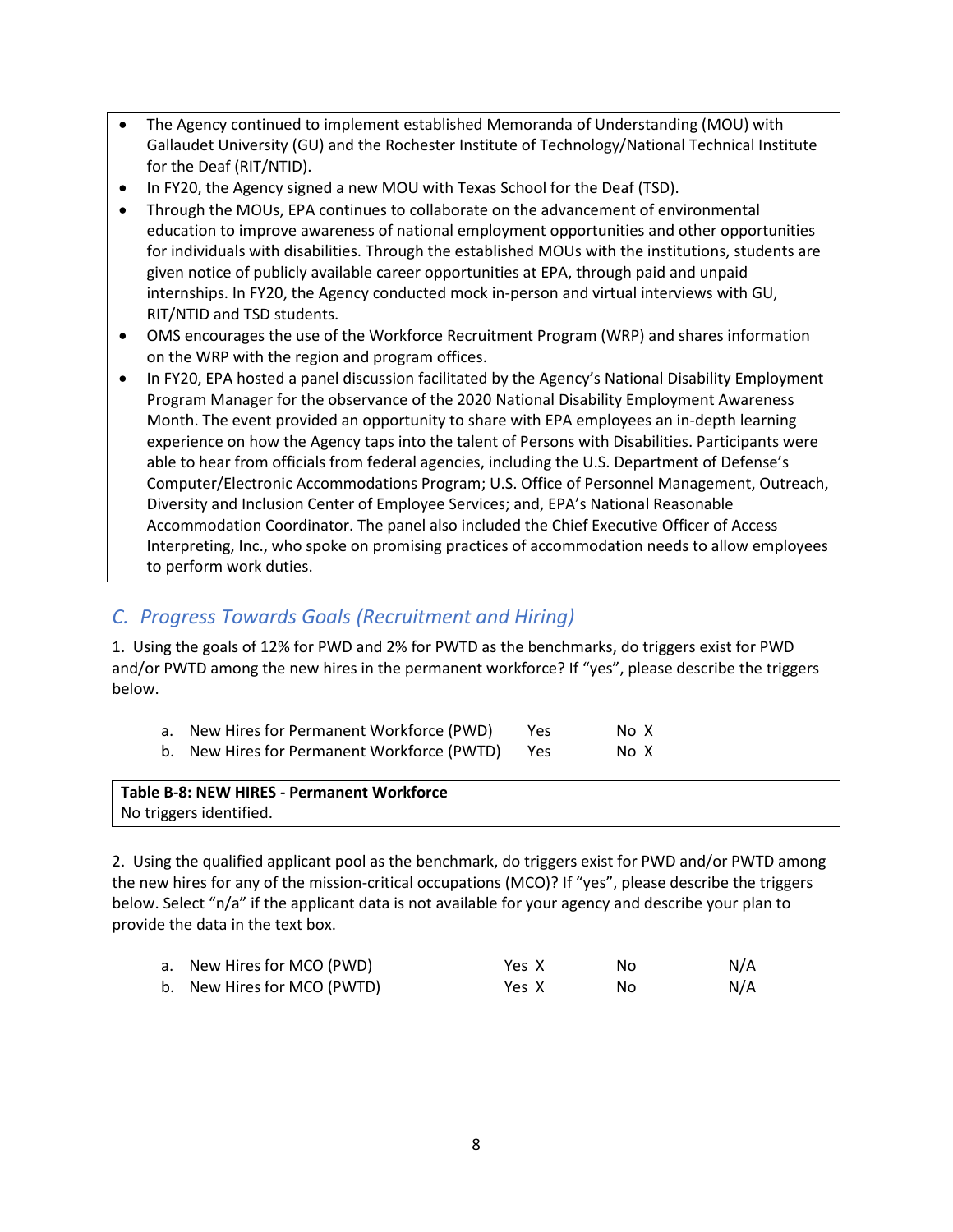For FY20, EPA utilized **Table B-7 Monster**: Application and Hires for Major Occupations by Disability. The Agency continues its efforts to collect complete applicant flow data for the Attorney Adviser (GS 0905) positions.

In FY20, the Agency issued an SOP that required headquarters and regional Attorney Adviser positions in legal offices to be posted on USAJobs. However, the Agency has yet to issue an SOP requiring Attorney Adviser positions in non-legal offices to be posted on USAJobs. OCR continues to work with OGC and OMS to issue an SOP requiring Attorney Adviser positions in non-legal offices to be posted in USAJobs. Once that SOP is issued, EPA will be able to collect complete applicant flow data for the 0905 series.

**PWD** triggers were identified in the following Major Occupation series:

- **Environmental Protection Specialist (0028)**: Selection at 7.02% is less than expected compared to the qualified applicant pool rate of 12.93%.
- **Misc. Administration and Program Specialist (0301)**: Selection at 3.13% is less than expected compared to the qualified applicant pool rate of 13.87%.
- **Management/Program Analyst (0343)**: Selection at 10.14% is less than expected compared to the qualified applicant pool rate of 13.40%.
- **General Biological Science (0401)**: Selection at 4.89% is less than expected compared to the qualified applicant pool rate of 7.31%.
- **Environmental Engineer (1301)**: Selection at 3.37% is less than expected compared to the qualified applicant pool rate of 5.78%.

**PWTD** triggers were identified in the following Major Occupation series:

- **Environmental Protection Specialist (0028)**: Selection at 3.51% is less than expected compared to the qualified applicant pool rate of 6.61%.
- **Misc. Administration and Program Specialist (0301)**: Selection at 0.00% is less than expected compared to the qualified applicant pool rate of 6.67%.
- **Management/Program Analyst (0343)**: Selection at 1.45% is less than expected compared to the qualified applicant pool rate of 6.19%.
- **General Biological Science (0401)**: Selection at 1.33% is less than expected compared to the qualified applicant pool rate of 3.38%.
- **Environmental Engineer (0819)**: Selection at 3.51% is less than expected compared to the qualified applicant pool rate of 3.76%.
- **Physical/Environmental Scientist (1301)**: Selection at 1.12% is less than expected compared to the qualified applicant pool rate of 2.97%.

3. Using the relevant applicant pool as the benchmark, do triggers exist for PWD and/or PWTD among the qualified *internal* applicants for any of the mission-critical occupations (MCO)? If "yes", please describe the triggers below. Select "n/a" if the applicant data is not available for your agency and describe your plan to provide the data in the text box.

| a. Qualified Applicants for MCO (PWD)  | Yes X | No | N/A |
|----------------------------------------|-------|----|-----|
| b. Qualified Applicants for MCO (PWTD) | Yes X | No | N/A |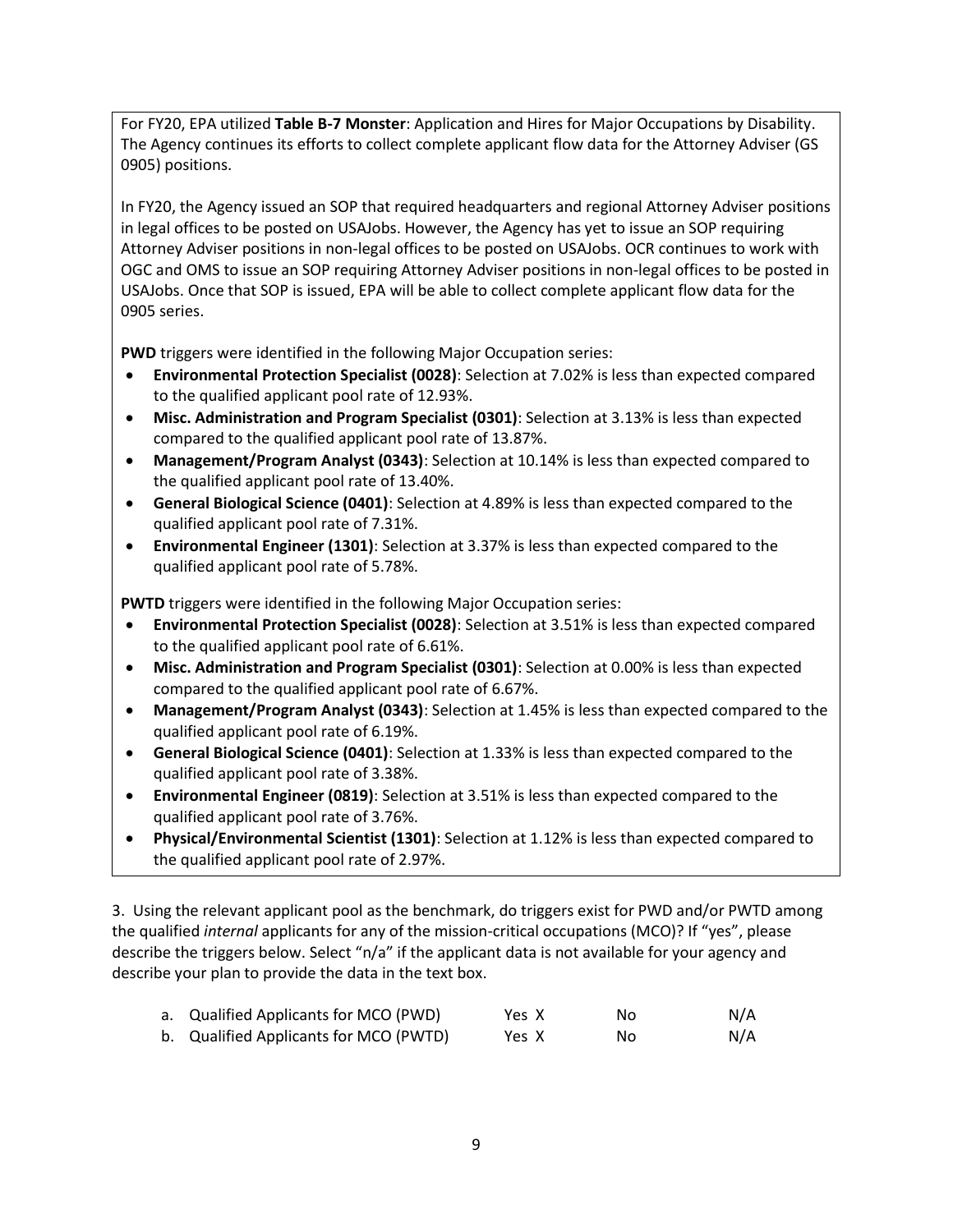#### **Table B-9 Monster – Selections for Internal Competitive Promotions for Major Occupations by Disability**

**PWD** triggers were identified in the following Major Occupation series:

- **Environmental Protection Specialist (0028)**: PWD Qualified Internal Applicants at 3.25% is less than expected compared to the PWD Applications Received at 3.80%.
- **Misc. Administration and Program Specialist (0301)**: PWD Qualified Internal Applicants at 3.09% is less than expected compared to the PWD Applications Received at 3.39%.
- **Management/Program Analyst (0343)**: PWD Qualified Internal Applicants at 3.30% is less than expected compared to PWD Applications Received at 7.14%.
- **Environmental Engineer (0819)**: PWD Qualified Internal Applicants at 2.80% is less than expected compared to the PWD Applications Received at 3.87%.
- **Physical Scientist/Environmental Scientist (1301)**: PWD Qualified Internal Applicants at 1.53% is less than expected compared to the PWD Applications Received at 2.02%.

**PWTD** triggers were identified in the following Major Occupation series:

- **Environmental Protection Specialist (0028)**: PWTD Qualified Internal Applicants at 0.36% is less than expected compared to the PWTD Applications Received at 0.95%.
- **Misc. Administration and Program Specialist (0301)**: PWTD Qualified Internal Applicants at 1.03%is less than expected compared to the PWTD Applications Received at 1.13%.
- **Management/Program Analyst (0343)**: PWTD Qualified Internal Applicants at 0.00% is less than expected compared to PWTD Applications Received at 2.72%.
- **General Biological Science (0401)**: PWTD Qualified Internal Applicants at 0.40% is less than expected compared to the PWTD Applications Received at 0.67%.

4. Using the qualified applicant pool as the benchmark, do triggers exist for PWD and/or PWTD among employees promoted to any of the mission-critical occupations (MCO)? If "yes", please describe the triggers below. Select "n/a" if the applicant data is not available for your agency and describe your plan to provide the data in the text box.

| a. Promotions for MCO (PWD)  | Yes X | Nο | N/A |
|------------------------------|-------|----|-----|
| b. Promotions for MCO (PWTD) | Yes X | Nο | N/A |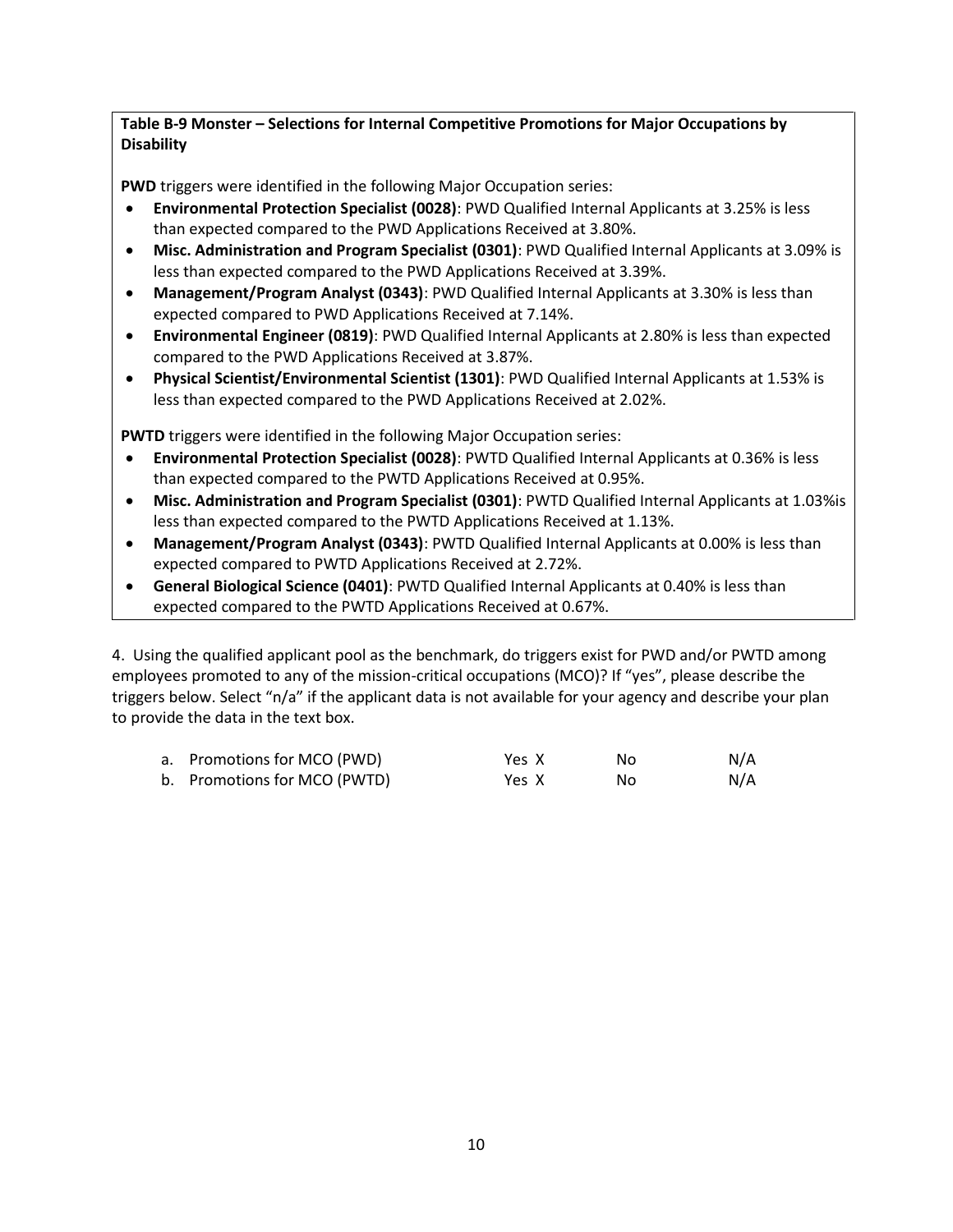**Table B-9 Monster– Selections for Internal Competitive Promotions for Major Occupations by Disability:** QUALIFIED APPLICANT POOL for Major Occupations by Disability

EPA utilized Table B9: Promoted for Internal Competitive Promotions for MCO. The qualified applicant pool was used as the benchmark for the following.

**PWD**, triggers were identified in the following Major Occupation series:

- **Misc. Administration and Program Specialist (0301)**: PWD Promoted at 0.00% is less than expected compared to Qualified Benchmark of 3.09%. This is a trigger.
- **Management Analyst (0343)**: PWD Promoted at 2.63% is less than expected compared to Qualified Benchmark of 3.30%. This is a trigger.
- **Biologist (0401)**: PWD Promoted at 2.21% is less than expected compared to Qualified Benchmark of 3.39%. This is a trigger.

**PWTD**, triggers were identified in the following Major Occupation series:

- **Misc. Administration and Program Specialist (0301)**: PWTD Promoted at 0.00% is less than expected compared to Qualified Benchmark of 1.03%. This is a trigger.
- **Physical Scientist/Environmental Scientist (1301)**: PWTD Promoted at 0.00% is less than expected compared to Qualified Benchmark of 0.76%. This is a trigger.

# *Section IV: Plan to Ensure Advancement Opportunities for Employees with Disabilities*

*Pursuant to 29 C.F.R §1614.203(d)(1)(iii), agencies are required to provide sufficient advancement opportunities for employees with disabilities. Such activities might include specialized training and mentoring programs, career development opportunities, awards programs, promotions, and similar programs that address advancement. In this section, agencies should identify, and provide data on programs designed to ensure advancement opportunities for employees with disabilities*.

### *A. Advancement Program Plan*

Describe the agency's plan to ensure PWD, including PWTD, have sufficient opportunities for advancement.

Increased communication. EPA informs all employees of advancement opportunities through 1) the Talent Hub website (a centralized experiential learning resource that promotes a range of career development opportunities available across the Agency); 2) broadcasting open vacancy announcements; and, 3) fee/non-fee based in-person/ online training. Opportunities are marketed through email to all users, office announcements, intranet postings, and newsletters. Employees are encouraged to participate in skill-building trainings and courses related to federal employment such as how to search through USAJOBS, resume writing, and improving interviewing skills.

**Technical Assistance Visits**: OCR plans to schedule visits to several region and program offices in FY21. These visits will serve, in part, to educate managers on how to support opportunities for advancement and retention of employees with disabilities, provide information on the Schedule A hiring authority, and stress the importance of timely conversion for those participating in the program.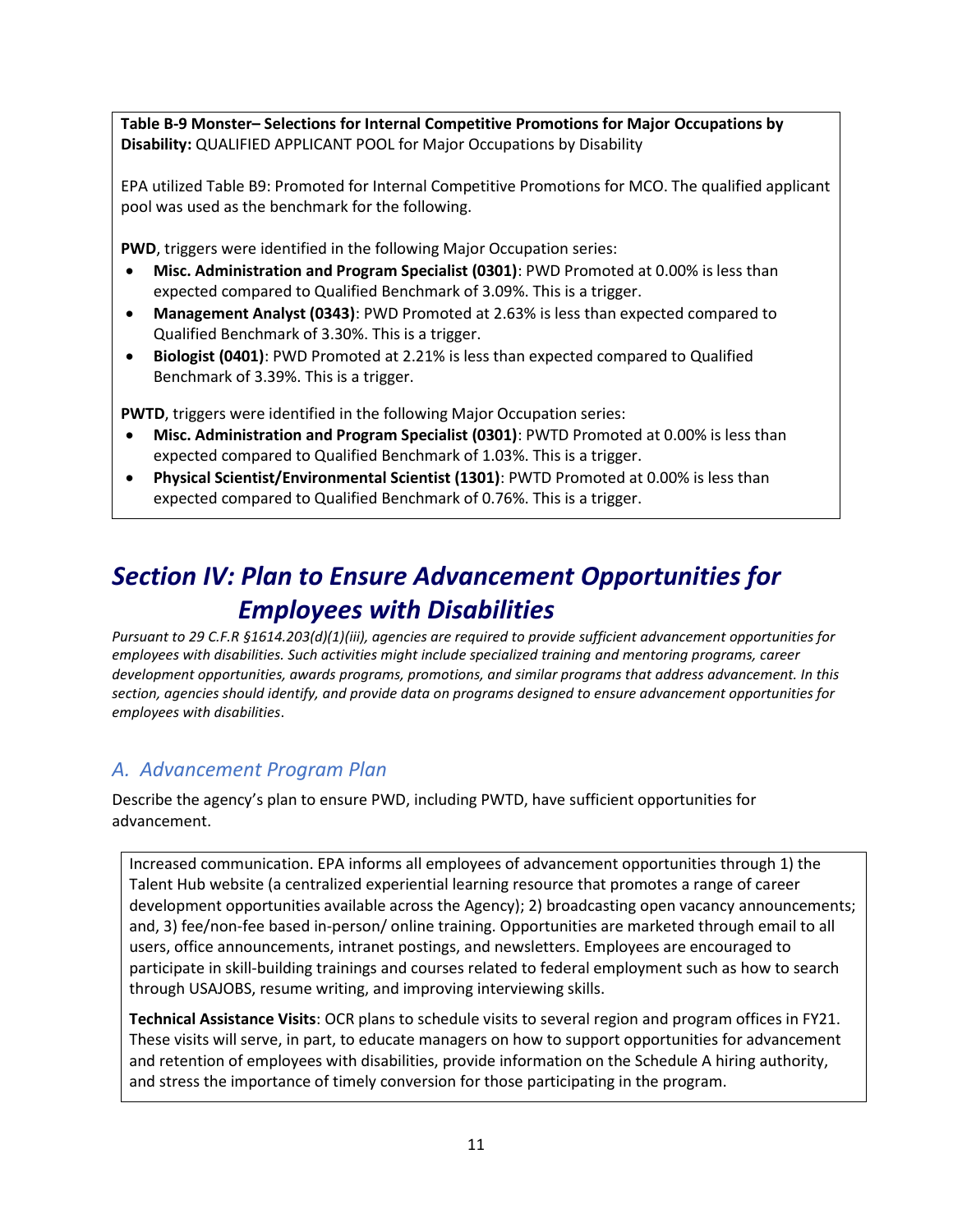**Diversity and Inclusion Strategic Plan**: EPA's 2017-2021 Diversity and Inclusion Strategic Plan (DISP) guides the Agency's efforts in sustaining EPA as a leader in creating and maintaining a high-performing workforce that embraces diversity and inclusion and empowers all employees to achieve their full potential. The multi-year plan outlines goals, priorities, specific action items and measures that were developed by senior leadership and the EPA Human Resources community. The DISP received concurrence from EPA's Diversity and Inclusion Advisory Committee (DIAC), a subcommittee of the Human Resources Council. DISP goals are outlined below.

- **Goal 1**: Diversify the federal workforce through active engagement of leadership: a) senior leaders conducted regular informational sessions open to all employees to share information on training and career development opportunities and resources; b) OMS ensured that all hiring managers received training on the use of appropriate hiring authorities and flexibilities.
- **Goal 2**: Include and engage all Agency employees: senior leadership and managers used Talent Hub to promote and encourage all employees to apply for temporary, full-time detail assignments, parttime projects/special assignments, temporary promotions, SES rotations, and other developmental assignments.
- **Goal 3**: Optimize inclusive diversity efforts using data-driven approaches: a) utilized the MD-715 reports, applicant flow data, and focus groups to identify actions that could be taken to address any potential barriers to career development and advancement identified by the Agency; b) senior leaders used the results of the annual Employee Viewpoint Surveys and other workforce feedback to respond to employee concerns regarding opportunities for employee training, development, and advancement.

The DISP expires at the end of this fiscal year, and the Agency is in the process of drafting a new DISP. OCR has proposed that the new DISP specifically address the Agency's underrepresentation of persons with disabilities.

**Stepping Up to Supervision**: This training is designed for all employees interested in learning about the roles and responsibilities of formal leadership. Each participant receives formal feedback through a multi-rater 360 assessment and is encouraged to build a development plan to help map their learning plans towards their career goals and objectives. Due to COVID-19, the Agency is redesigning the course so that it may be offered in a virtual format beginning FY21.

**EPA's Successful Leader's Program**: Mandatory classroom-based program for newly promoted or hired supervisors and managers. The program contains information regarding the various hiring authorities (such as Schedule A) to reach a wide range of candidates training on the Disability Hiring Tool such as the WRP, CAP, as well as training on how to manage Reasonable Accommodation requests. The Agency is restructuring the course so that it may be offered in a virtual format beginning FY21.

**Miscellaneous**: The Agency launched Fed Talent in FY18 and continues to use this learning management system that interfaces with the Agency's HR system of record (FPPS). The interface allows EPA to track selectees in its training and coaching programs and allow offices to provide information on the robust learning opportunities afforded on career development within the Fed Talent course library.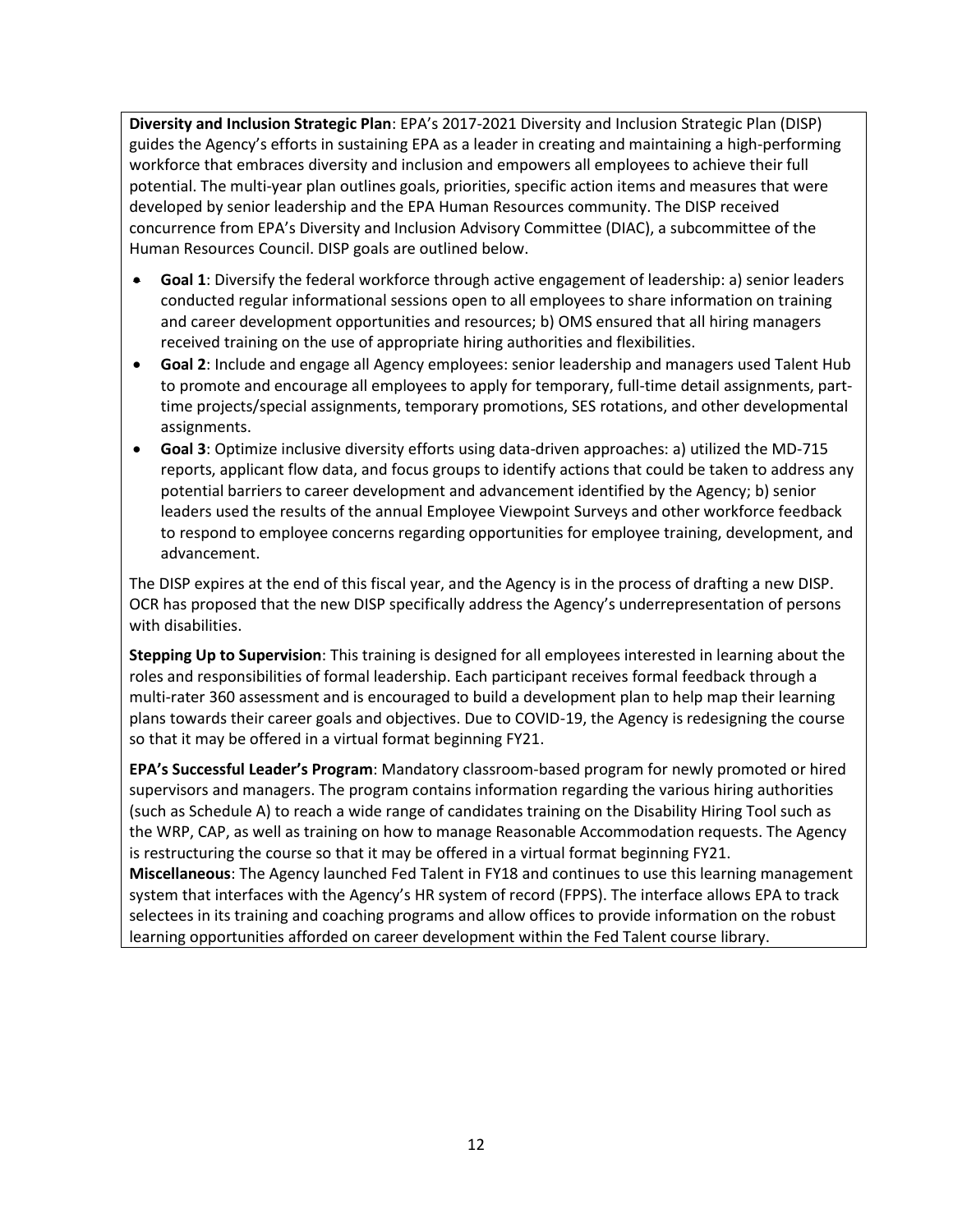### *B. Career Development Opportunities*

1. Please describe the career development opportunities that the agency provides to its employees.

Employee career development is available through a variety of programs. Training is designed to promote professional and personal development. EPA provides the following programs and resources designated for career development:

- Fellowship Programs
- Mentoring Programs
- Coaching Programs
- Training Programs
- Detail Programs

2. In the table below, please provide the data for career development opportunities that require competition and/or supervisory recommendation/approval to participate.

EPA does not currently capture data for Career Development Opportunities (CDOs) that require competition and/or supervisory recommendation/approval to participate.

| <b>Career Development</b>  | <b>Total Participants</b> |                  | <b>PWD</b> |                  | <b>PWTD</b> |           |
|----------------------------|---------------------------|------------------|------------|------------------|-------------|-----------|
| <b>Opportunities</b>       | Applicants                | <b>Selectees</b> | Applicants | <b>Selectees</b> | Applicants  | Selectees |
|                            | (# )                      | $^{(ii)}$        | $(\%)$     | (%)              | (%)         | (%)       |
| <b>Internship Programs</b> | N/A                       | N/A              | N/A        | N/A              | N/A         | N/A       |
| <b>Fellowship Programs</b> | N/A                       | N/A              | N/A        | N/A              | N/A         | N/A       |
| <b>Mentoring Programs</b>  | N/A                       | N/A              | N/A        | N/A              | N/A         | N/A       |
| <b>Coaching Programs</b>   | N/A                       | N/A              | N/A        | N/A              | N/A         | N/A       |
| <b>Training Programs</b>   | N/A                       | N/A              | N/A        | N/A              | N/A         | N/A       |
| <b>Detail Programs</b>     | N/A                       | N/A              | N/A        | N/A              | N/A         | N/A       |
| <b>Other Career</b>        | N/A                       | N/A              | N/A        | N/A              | N/A         | N/A       |
| Development Programs       |                           |                  |            |                  |             |           |

3. Do triggers exist for PWD among the applicants and/or selectees for any of the career development programs? (The appropriate benchmarks are the relevant applicant pool for the applicants and the applicant pool for selectees.) If "yes", describe the trigger(s) in the text box. Select "n/a" if the applicant data is not available for your agency and describe your plan to provide the data in the text box.

| a. Applicants (PWD) | Yes | Nο | N/A X |
|---------------------|-----|----|-------|
| b. Selections (PWD) | Yes | Nο | N/A X |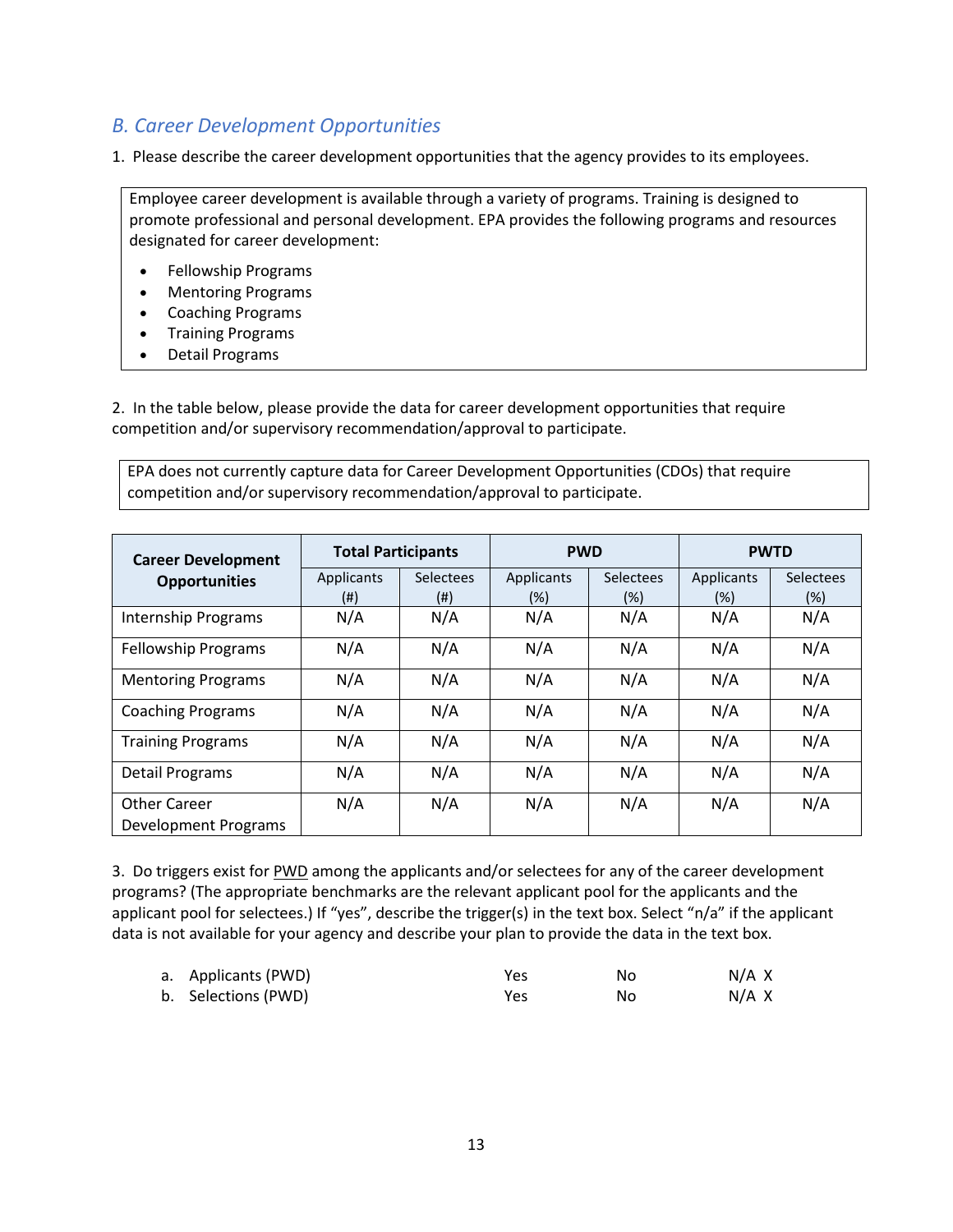Data is not available for FY20. OCR is coordinating with OMS to create a process that will collect the required data.

4. Do triggers exist for PWTD among the applicants and/or selectees for any of the career development programs identified? (The appropriate benchmarks are the relevant applicant pool for applicants and the applicant pool for selectees.) If "yes", describe the trigger(s) in the text box. Select "n/a" if the applicant data is not available for your agency and describe your plan to provide the data in the text box.

| a. Applicants (PWTD) | Yes | No. | N/A X |
|----------------------|-----|-----|-------|
| b. Selections (PWTD) | Yes | No. | N/A X |

Data is not available for FY20. OCR is coordinating with OMS to create a process that will collect the required data.

## *C. Awards (Includes Time Off Awards and Cash Awards)*

1. Using the inclusion rate as the benchmark, does your agency have a trigger involving PWD and/or PWTD for any level of the time-off awards, bonuses, or other incentives? If "yes", please describe the trigger(s) in the text box.

| a. Awards, Bonuses, & Incentives (PWD)  | Yes X | No. |
|-----------------------------------------|-------|-----|
| b. Awards, Bonuses, & Incentives (PWTD) | Yes X | No. |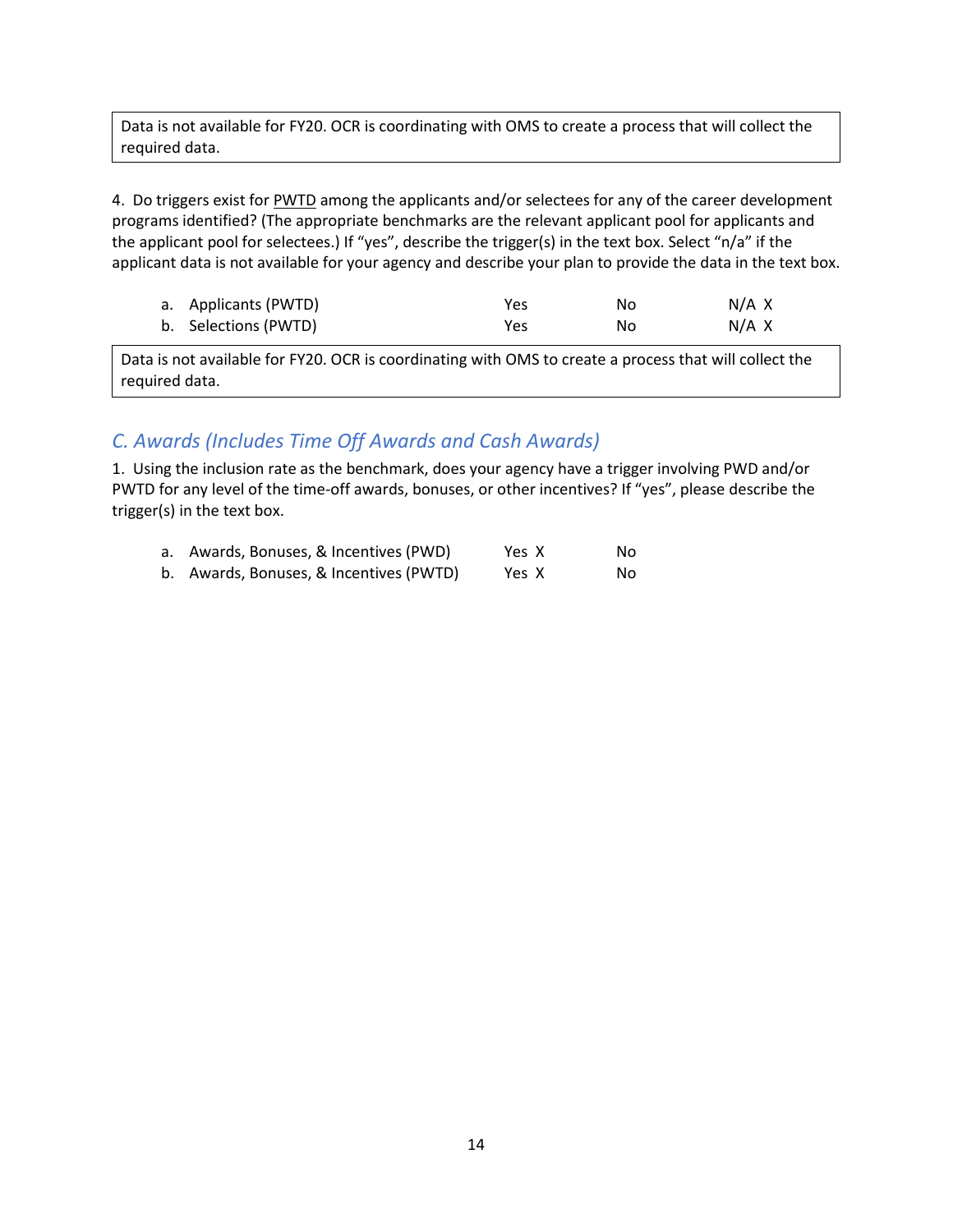Comparing Time-off Awards of 1-9 hours for PWD/PWTD (**Table B-13)** to Total Workforce for PWD/PWTD **(Table B1),** there are triggers in the following Awards, Bonuses, and Incentives categories.

#### **PWD**

**Time-off Awards 1-9 hours: PWD** received awards at 26.40%, which is less than expected compared to people without disabilities at 26.59%. This is a trigger.

#### **PWTD**

**Time-off Awards 1-9 hours: PWTD** received awards at 23.05%, which is less than expected compared to people without disabilities at 26.65%. This is a trigger.

#### **PWTD**

**Time-off Awards 9+ hours: PWTD** received awards at 26.35%, which is less than expected compared to people without disabilities at 27.51%. This is a trigger.

Comparing Cash Awards \$100 -\$500 for PWD/PWTD (Table 13) to Total Workforce for PWOD (Table B1), there are triggers in the following Awards, Bonuses and Incentives categories.

#### **Cash Awards \$100 - \$500:**

- PWD received awards at 19.81%, which is less than expected compared to people without disabilities at 22.44%. This is a trigger.
- **Cash Awards \$100 - \$500:**
- PWTD received awards at 20.96%, which is less than expected compared to people without disabilities at 22.24%. This is a trigger.

#### **Cash Awards \$501+:**

• PWD received awards at 88.25%, which is less than expected compared to people without disabilities at 95.55%. This is a trigger.

#### **Cash Awards \$501+:**

• PWTD received awards at 88.02%, which is less than expected compared to people without disabilities at 95.06%. This is a trigger.

2. Using the inclusion rate as the benchmark, does your agency have a trigger involving PWD and/or PWTD for quality step increases (QSI)? If "yes", please describe the trigger(s) in the text box.

| a. Pay Increases (PWD)  | Yes X | No.  |
|-------------------------|-------|------|
| b. Pay Increases (PWTD) | Yes   | No X |

Comparing Employee Recognition and Awards for PWD/PWTD **(Table B-13 Employee Recognition Awards)** to Total Workforce for PWOD **(Table B1 - Total Workforce - Permanent)**, there are triggers in the following Awards, Bonuses and Incentives categories:

**PWD Qualify Step Increase (QSI):** PWD received awards at 1.64%, which is less than expected compared to people without disabilities at 2.46%. This is a trigger.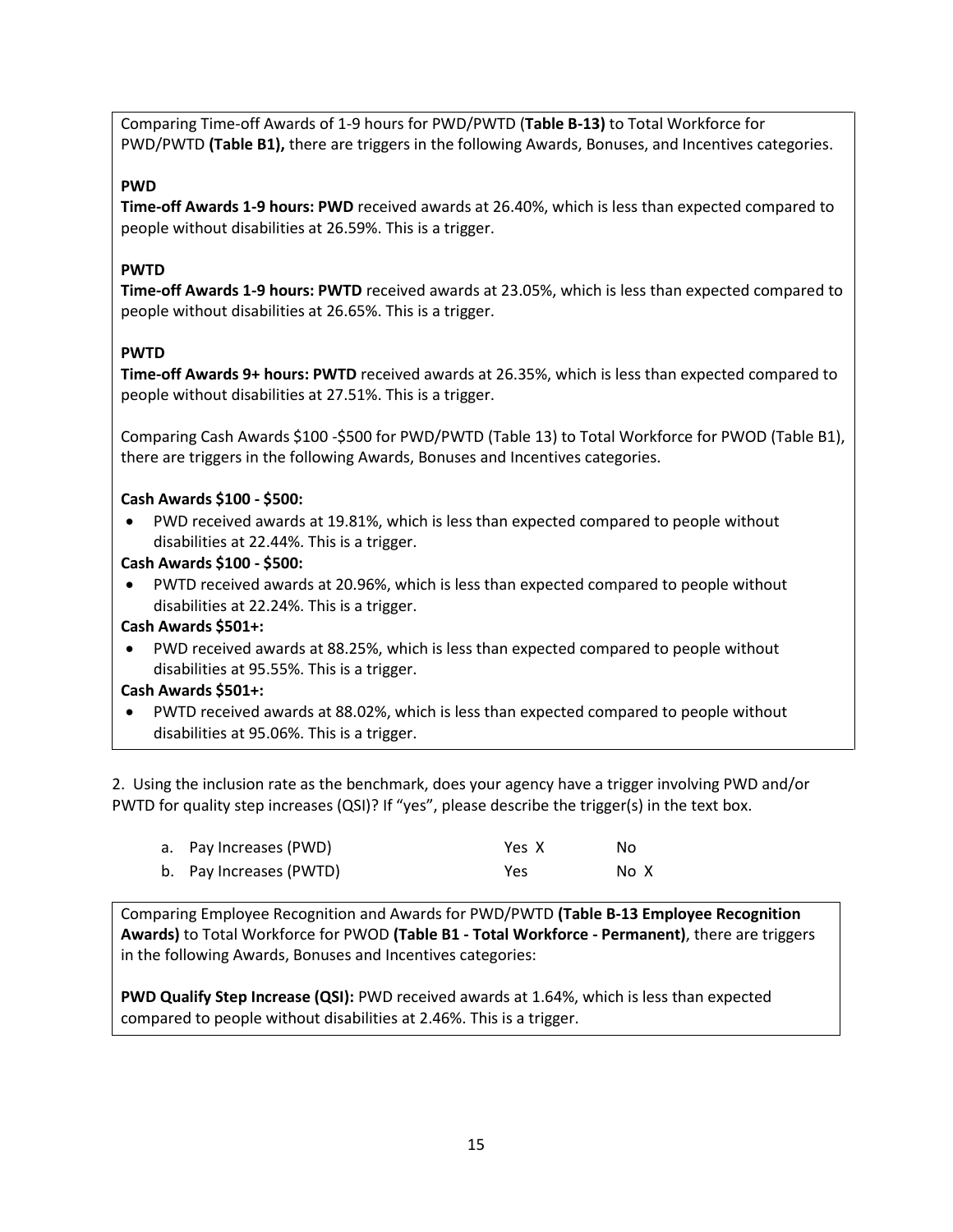3. If the agency has other types of employee recognition programs, are PWD and/or PWTD recognized disproportionately less than employees without disabilities? (The appropriate benchmark is the inclusion rate.) If "yes", describe the employee recognition program and relevant data in the text box.

| a. Other Types of Recognition (PWD)  | Yes X | Nο | N/A |
|--------------------------------------|-------|----|-----|
| b. Other Types of Recognition (PWTD) | Yes X | No | N/A |

The **Other Awards** category is broad-based and includes a variety of awards (see list below).

**PWD Other Awards:** PWD received awards at 0.08%, which is less than expected compared to people without disabilities at 0.15%. This is a trigger.

- Other Awards for PWD consist of (code-award):
	- 815/ Recruitment
	- 816/ Relocation Incentive
	- 825/ Separation Incentive
	- 827/ Retention Incentive
	- 889/ Group Award

**PWTD Other Awards:** PWTD received awards at 0.00%, which is less than expected compared to people without disabilities at 0.15%. This is a trigger.

- Other Awards for PWTD consist of (code-award):
	- 815/ Recruitment
	- 816/ Relocation Incentive
	- 825/ Separation Incentive
	- 827/ Retention Incentive
	- 889/ Group Award

#### *D. Promotions*

1. Does your agency have a trigger involving PWD among the qualified *internal* applicants and/or selectees for promotions to the senior grade levels? (The appropriate benchmarks are the relevant applicant pool for qualified internal applicants and the qualified applicant pool for selectees.) For non-GS pay plans, please use the approximate senior grade levels. If "yes", describe the trigger(s) in the text box.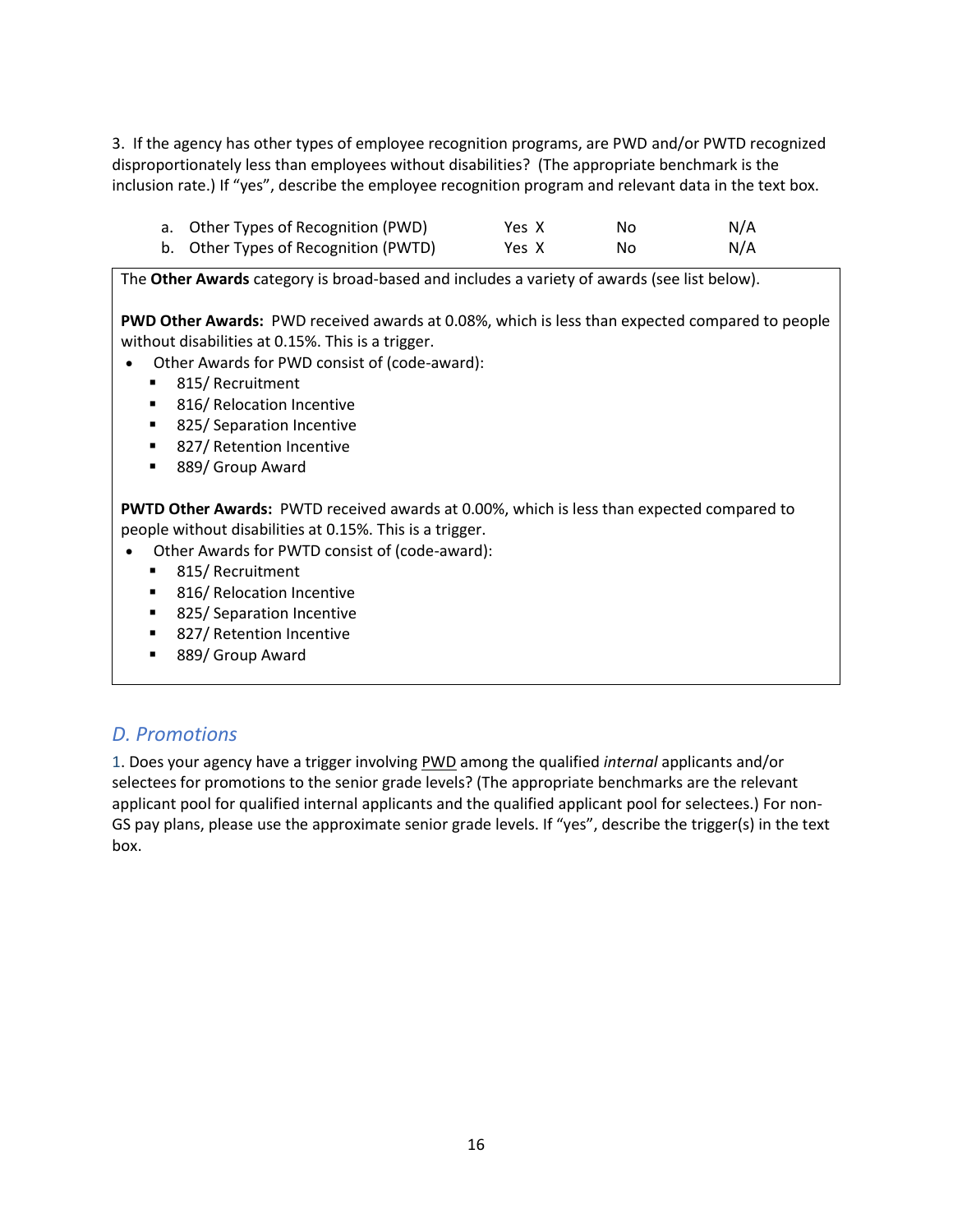| <b>SES</b>                                |       |      |       |
|-------------------------------------------|-------|------|-------|
| Qualified Internal Applicants (PWD)<br>Ι. | Yes   | No   | N/A X |
| Internal Selections (PWD)<br>ii.          | Yes   | No   | N/A X |
| Grade GS-15                               |       |      |       |
| Qualified Internal Applicants (PWD)<br>Τ. | Yes X | No   | N/A   |
| ii. Internal Selections (PWD)             | Yes X | No   | N/A   |
| Grade GS-14                               |       |      |       |
| Qualified Internal Applicants (PWD)<br>Τ. | Yes X | No   | N/A   |
| ii. Internal Selections (PWD              | Yes X | No   | N/A   |
| Grade GS-13                               |       |      |       |
| Qualified Internal Applicants (PWD)       | Yes X | No   | N/A   |
| ii.<br>Internal Selections (PWD)          | Yes   | No X | N/A   |
| $\mathsf{C}$ .                            | d.    |      |       |

SES PWD promotion data is not available for FY20. OCR is coordinating with OMS to create a process to collect the required data.

For FY20, EPA utilized **Monster Table B11 – Internal Selections for Senior Level Positions**. Using the PWD Applications Received when analyzing the applicant flow of internal applicants and/or selections for promotions by grade (Table B11), the following triggers are identified for GS-13 thru GS 15.

#### **PWD**

GS-13:

• Qualified Internal Applicants at 4.97% is less than expected compared to the PWD Applicants Received at 6.16%. This is a trigger.

GS-14:

- PWD Qualified Internal Applications at 3.24% is less than expected compared to the PWD Applications Received at 3.85%. This is a trigger.
- PWD Selected Internal Applicants at 3.14% is less than expected compared to the Qualified Applicants at 3.24%. This is a trigger.

GS-15:

- PWD Qualified Internal Applicants at 1.34% is less than expected compared to the PWD Applicants Received at 3.38%. This is a trigger.
- PWD Selected Internal Applicants at 1.20% is less than expected compared to the Qualified Applicants at 1.34%. This is a trigger.

2. Does your agency have a trigger involving PWTD among the qualified *internal* applicants and/or selectees for promotions to the senior grade levels? (The appropriate benchmarks are the relevant applicant pool for qualified internal applicants and the qualified applicant pool for selectees.) For non-GS pay plans, please use the approximate senior grade levels. If "yes", describe the trigger(s) in the text box. Select "n/a" if the applicant data is not available for your agency and describe your plan to provide the data in the text box.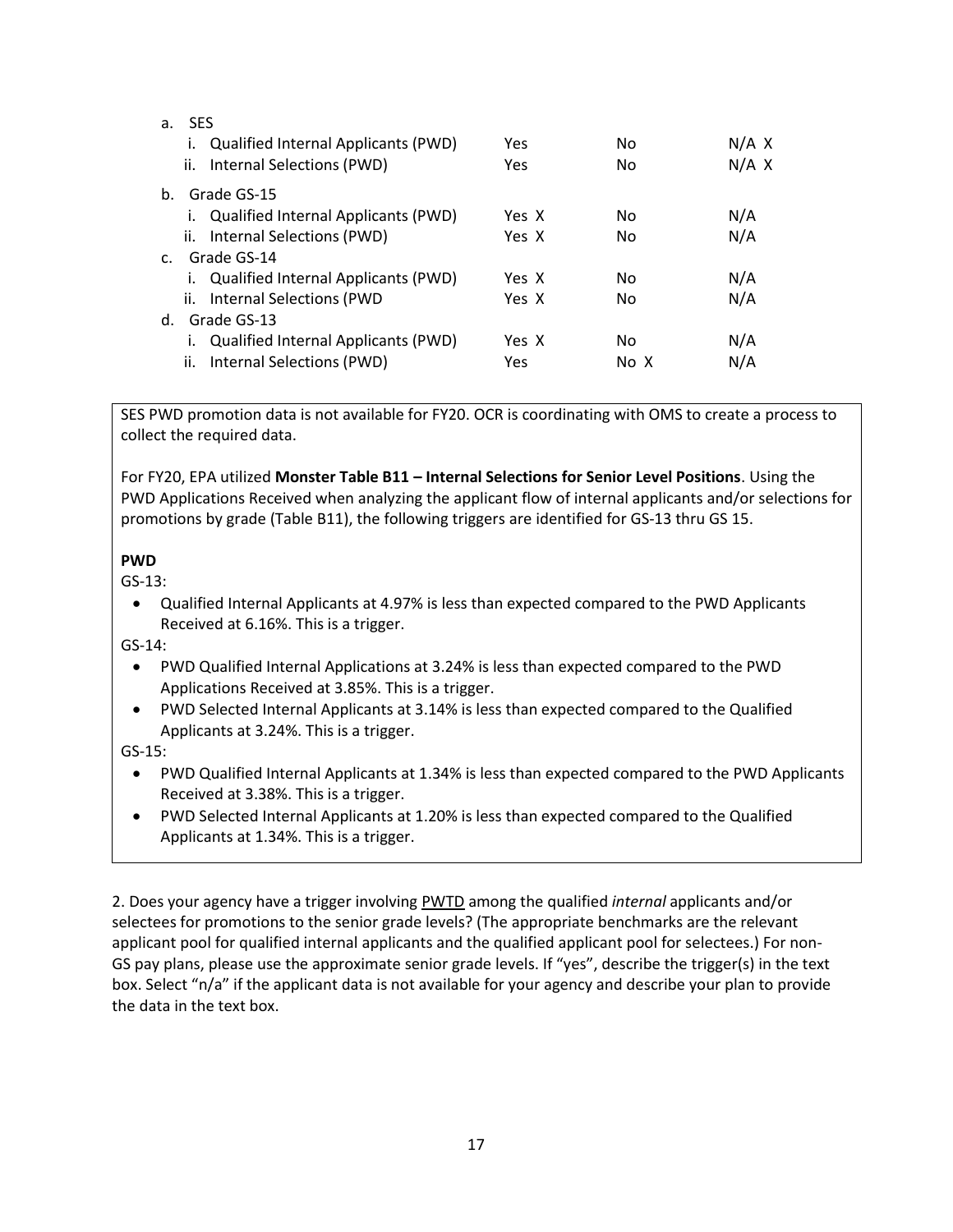| а.           | <b>SES</b>                                  |       |      |       |
|--------------|---------------------------------------------|-------|------|-------|
|              | Qualified Internal Applicants (PWTD)<br>Ι.  | Yes   | No   | N/A X |
|              | Internal Selections (PWTD)<br>ii.           | Yes   | No   | N/A X |
| $h_{-}$      | Grade GS-15                                 |       |      |       |
|              | Qualified Internal Applicants (PWTD)<br>Ι.  | Yes X | No   | N/A   |
|              | Internal Selections (PWTD)<br>ii.           | Yes X | No   | N/A   |
| $\mathbf{C}$ | Grade GS-14                                 |       |      |       |
|              | Qualified Internal Applicants (PWTD)<br>Ι.  | Yes X | No   | N/A   |
|              | ii. Internal Selections (PWTD)              | Yes   | No X | N/A   |
| d.           | Grade GS-13                                 |       |      |       |
|              | <b>Qualified Internal Applicants (PWTD)</b> | Yes X | No   | N/A   |
|              | ii.<br>Internal Selections (PWTD)           | Yes   | No X | N/A   |

SES PWTD promotion data is not available for FY20. OCR is coordinating with OMS to create a process to collect the required data.

In FY20, EPA used **Monster Table B11 – Internal Selections for Senior Level Positions**: Internal Selections for Senior Level Positions, to analyze the applicant flow of internal applicants and/or selections for promotions by grade for PWTD. The senior level analysis includes grades 13-15. The SES is excluded from this analysis because relevant data was not collected for this series in FY20. OCR has submitted a request to OHR to capture SES applicant flow data for Qualified Internal Applicants and Internal Selections.

#### GS-13: PWTD

• Qualified Internal Applicants at 1.47% is less than expected compared to the PWD Applicants Received at 1.90%. This is a trigger.

#### GS-14: PWTD

- Qualified Internal Applicants at 0.71% is less than expected compared to the PWTD Applicants Received at 1.15%. This is a trigger.
- GS-15: PWTD
- Qualified Internal Applicants at 0.34% is less than expected compared to the PWTD Applicants Received at 1.07%. This is a trigger.
- PWTD Selected Internal Applicants at 0.00% is less than expected compared to the Qualified Applicants at 1.07%. This is a trigger.

3. Using the qualified applicant pool as the benchmark, does your agency have a trigger involving PWD among the new hires to the senior grade levels? For non-GS pay plans, please use the approximate senior grade levels. If "yes", describe the trigger(s) in the text box. Select "n/a" if the applicant data is not available for your agency. (Table B11 and B8)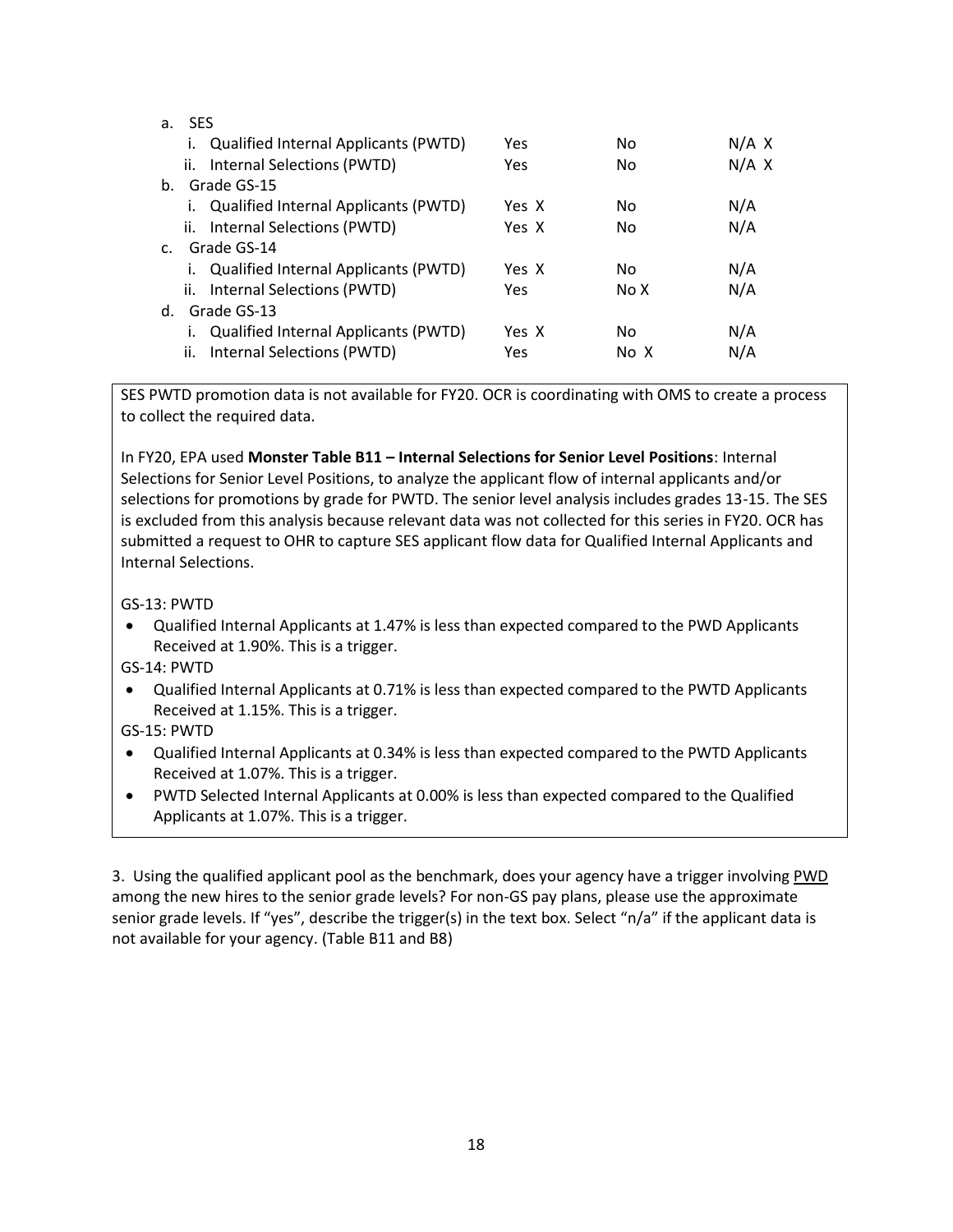| a. New Hires to SES         | (PWD) | Yes | No. | N/A X |
|-----------------------------|-------|-----|-----|-------|
| b. New Hires to GS-15 (PWD) |       | Yes | No. | N/A X |
| c. New Hires to GS-14 (PWD) |       | Yes | Nο  | N/A X |
| d. New Hires to GS-13 (PWD) |       | Yes | N٥  | N/A X |

EPA's FY20 workforce tables do not provide information on New Hires of PWD in the senior grades of GS-13, 14, 15 and SES. OCR is coordinating with OMS to create a process to collect the required data.

4. Using the qualified applicant pool as the benchmark, does your agency have a trigger involving **PWTD** among the new hires to the senior grade levels? For non-GS pay plans, please use the approximate senior grade levels. If "yes", describe the trigger(s) in the text box. Select "n/a" if the applicant data is not available for your agency.

| a. New Hires to SES          | (PWTD) | Yes | No. | N/A X |
|------------------------------|--------|-----|-----|-------|
| b. New Hires to GS-15 (PWTD) |        | Yes | No. | N/A X |
| c. New Hires to GS-14 (PWTD) |        | Yes | No. | N/A X |
| d. New Hires to GS-13 (PWTD) |        | Yes | No. | N/A X |

EPA's FY20 workforce tables do not provide information on New Hires of PWTD in the senior grades of GS-13, 14, 15 and SES. OCR is coordinating with OMS to create a process to collect the required data.

5. Does your agency have a trigger involving PWD among the qualified *internal* applicants and/or selectees for promotions to supervisory positions? (The appropriate benchmarks are the relevant applicant pool for qualified internal applicants and the qualified applicant pool for selectees.) If "yes", describe the trigger(s) in the text box. Select "n/a" if the applicant data is not available for your agency and describe your plan to provide the data in the text box.

| а. | Executives                                 |     |    |       |
|----|--------------------------------------------|-----|----|-------|
|    | <b>Qualified Internal Applicants (PWD)</b> | Yes | No | N/A X |
|    | ii. Internal Selections (PWD)              | Yes | No | N/A X |
| b. | <b>Managers</b>                            |     |    |       |
|    | i. Qualified Internal Applicants (PWD)     | Yes | No | N/A X |
|    | ii. Internal Selections (PWD)              | Yes | No | N/A X |
|    | Supervisors                                |     |    |       |
|    | <b>Qualified Internal Applicants (PWD)</b> | Yes | No | N/A X |
|    | ii. Internal Selections (PWD)              | Yes | No | N/A X |

EPA's FY20 workforce tables do not provide promotion data on PWD for executives, managers, and supervisors. OCR is coordinating with OMS to create a process to collect the required data.

6. Does your agency have a trigger involving PWTD among the qualified internal applicants and/or selectees for promotions to supervisory positions? (The appropriate benchmarks are the relevant applicant pool for qualified internal applicants and the qualified applicant pool for selectees.) If "yes", describe the trigger(s) in the text box. Select "n/a" if the applicant data is not available for your agency and describe your plan to provide the data in the text box.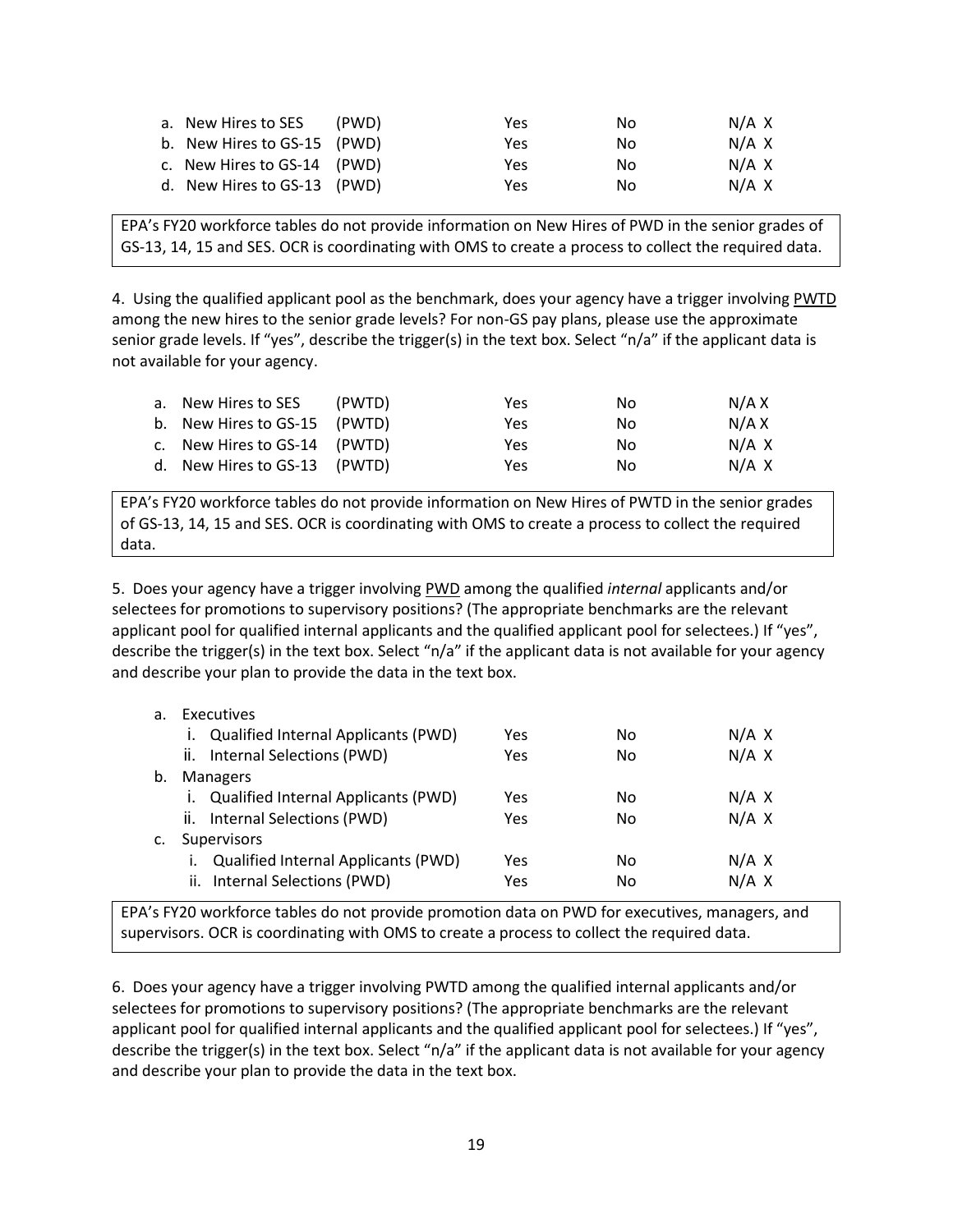| Executives<br>а. |                                                   |     |    |       |  |
|------------------|---------------------------------------------------|-----|----|-------|--|
|                  | <b>Qualified Internal Applicants (PWTD)</b><br>Ι. | Yes | No | N/A X |  |
|                  | ii. Internal Selections (PWTD)                    | Yes | No | N/A X |  |
| b.               | <b>Managers</b>                                   |     |    |       |  |
|                  | i. Qualified Internal Applicants (PWTD)           | Yes | No | N/A X |  |
|                  | ii. Internal Selections (PWTD)                    | Yes | No | N/A X |  |
|                  | <b>Supervisors</b>                                |     |    |       |  |
|                  | <b>Qualified Internal Applicants (PWTD)</b>       | Yes | No | N/A X |  |
|                  | Internal Selections (PWTD)<br>Ш.                  | Yes | No | N/A X |  |

EPA's FY20 workforce tables do not provide promotion data on PWTD for executives, managers, and supervisors. OCR is coordinating with OMS to create a process to collect the required data.

7. Using the qualified applicant pool as the benchmark, does your agency have a trigger involving PWD among the selectees for new hires to supervisory positions? If "yes", describe the trigger(s) in the text box. Select "n/a" if the applicant data is not available for your agency and describe your plan to provide the data in the text box.

| a. New Hires for Executives  | (PWD) | Yes  | Nο  | N/A X |
|------------------------------|-------|------|-----|-------|
| b. New Hires for Managers    | (PWD) | Yes. | No. | N/A X |
| c. New Hires for Supervisors | (PWD) | Yes  | Nο  | N/A X |

EPA's FY20 workforce tables do not provide information on New Hires of PWD for executives, managers, and supervisors. OCR is coordinating with OMS to create a process that will collect the required data.

8. Using the qualified applicant pool as the benchmark, does your agency have a trigger involving PWTD among the selectees for new hires to supervisory positions? If "yes", describe the trigger(s) in the text box. Select "n/a" if the applicant data is not available for your agency and describe your plan to provide the data in the text box.

| a. New Hires for Executives  | (PWTD) | Yes | No. | N/A X |
|------------------------------|--------|-----|-----|-------|
| b. New Hires for Managers    | (PWTD) | Yes | No. | N/A X |
| c. New Hires for Supervisors | (PWTD) | Yes | No. | N/A X |

EPA's FY20 workforce tables do not provide information on New Hires of PWTD for executives, managers, and supervisors. OCR is coordinating with OMS to create a process that will collect the required data.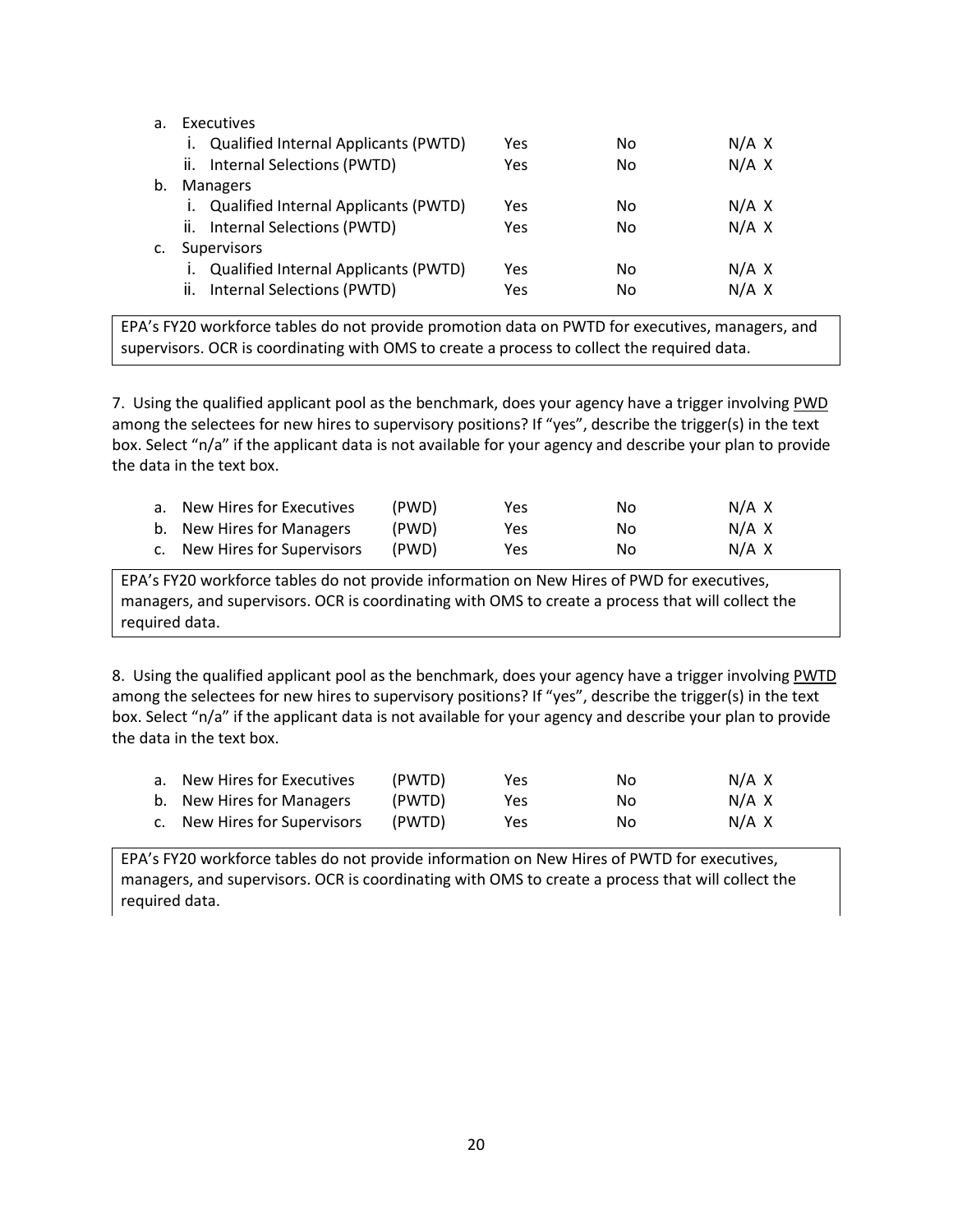# *Section V: Plan to Improve Retention of Persons with Disabilities*

*To be a model employer for persons with disabilities, agencies must have policies and programs in place to retain employees with disabilities. In this section, agencies should: (1) analyze workforce separation data to identify barriers retaining employees with disabilities; (2) describe efforts to ensure accessibility of technology and facilities; and (3) provide information on the reasonable accommodation program and workplace personal assistance services*.

# *A. Voluntary and Involuntary Separations*

1. In this reporting period, did the agency convert all eligible Schedule A employees with a disability into the competitive service after two years of satisfactory service (5 C.F.R. § 213.3102(u)(6)(i))? If "no", please explain why the agency did not convert all eligible Schedule A employees.

|                                                                                                         | Υρς Χ | Nο | N/A |
|---------------------------------------------------------------------------------------------------------|-------|----|-----|
| In FY20, EPA converted all eight (8) of its eligible Schedule A employees into the competitive service. |       |    |     |

2. Using the inclusion rate as the benchmark, did the percentage of PWD among voluntary and involuntary separations exceed that of persons without disabilities? If "yes", describe the trigger below.

| a. Voluntary Separations (PWD)   | Yes X | No. |
|----------------------------------|-------|-----|
| b. Involuntary Separations (PWD) | Yes X | No. |

#### **PWD Voluntary Separations (Table B1 and B14):**

- The PWD inclusion rate for Voluntary Separations is 6.50%.
- The People Without Disabilities inclusion rate for Voluntary Separations is 5.98%.
- The PWD inclusion rate is greater than the People Without Disability inclusion rate. This indicates a trigger.

#### **PWD Involuntary Separations (Tables B1 and B14):**

- The PWD inclusion rate for Involuntary Separations is 0.86%.
- The People Without Disabilities inclusion rate for Involuntary Separations is 0.17%.
- The PWD inclusion rate is greater than the People Without Disability inclusion rate. This indicates a trigger.

3. Using the inclusion rate as the benchmark, did the percentage of PWTD among voluntary and involuntary separations exceed that of persons without targeted disabilities? If "yes", describe the trigger below.

| a. Voluntary Separations (PWTD)   | Yes X | No. |
|-----------------------------------|-------|-----|
| b. Involuntary Separations (PWTD) | Yes X | No. |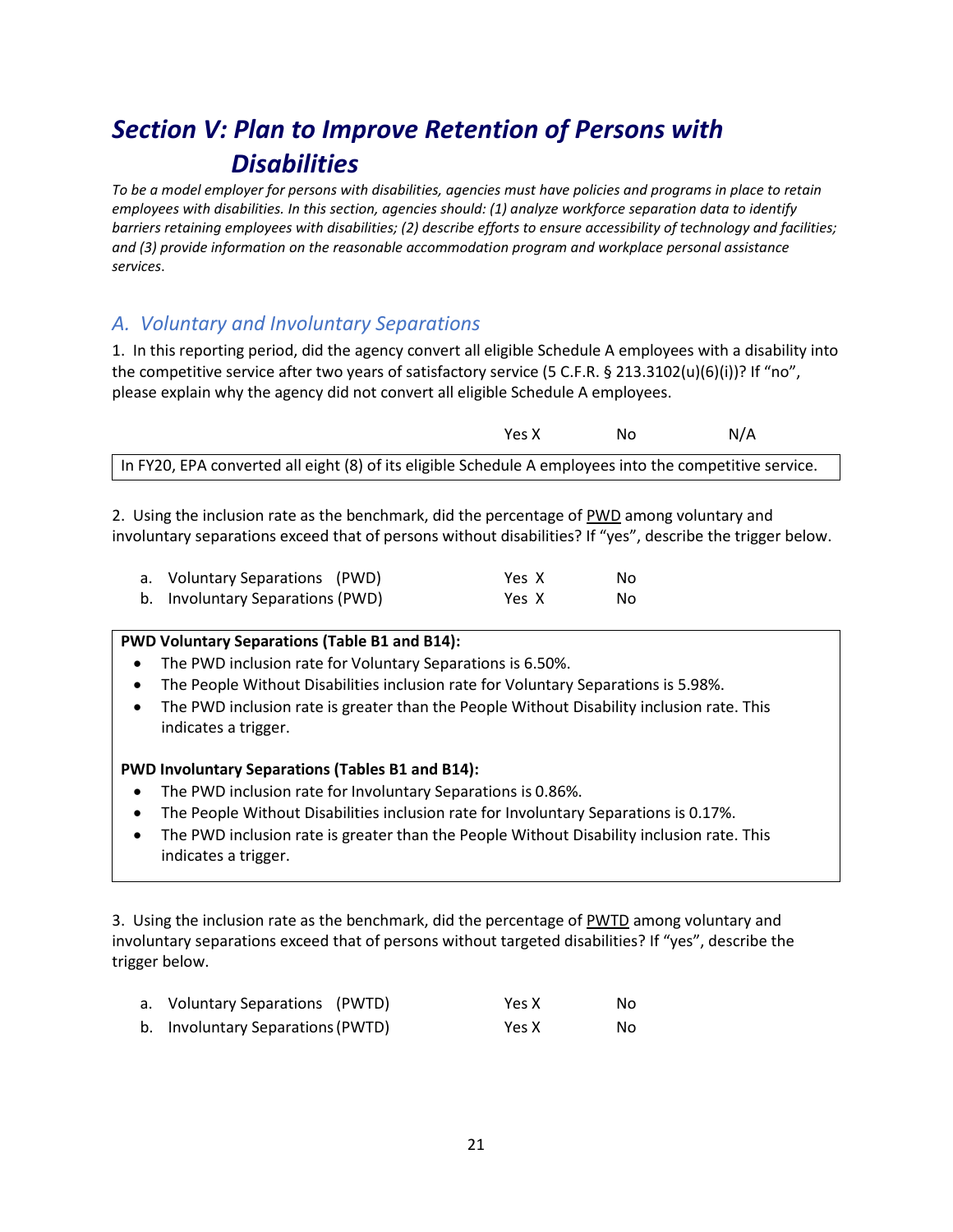#### **PWTD Voluntary Separations (Table B1 and B14):**

- The PWTD inclusion rate for Voluntary Separations is 8.14%.
- The People Without Disabilities inclusion rate for Voluntary Separations is 5.97%.
- The PWTD inclusion rate is greater than the People Without Disability inclusion rate. This indicates a trigger.

#### **PWTD Involuntary Separations (Tables B1 and B14):**

- The PWTD inclusion rate for Involuntary Separations is 0.60%.
- The People Without Disabilities inclusion rate for Involuntary Separations is 0.23%.
- The PWD inclusion rate is greater than the People Without Disability inclusion rate. This indicates a trigger.

4. If a trigger exists involving the separation rate of PWD and/or PWTD, please explain why they left the agency using *exit interview results and other data sources*.

Based on information available in FPPS:

- Of the 94 PWD Separations in FY20, 83 were voluntary and 11 were involuntary.
- Of the 30 PWTD Separations in FY20, 28 were voluntary and 2 were involuntary.

OCR and OHR are collaborating to update the exit survey to include a question regarding separations due to the perception of disabilities affecting career development. OHR is developing a process to review exit survey results.

# *B. Accessibility of Technology and Facilities*

1. Please provide the internet address on the agency's public website for its notice explaining employees' and applicants' rights under Section 508 of the Rehabilitation Act, including a description of how to file a complaint.

The Accessibility Statement explains employees' and applicants' rights under Section 508 of the Rehabilitation Act. EPA's Accessibility Statement can be found on EPA's website: <https://www.epa.gov/accessibility/epa-accessibility-statement>

EPA follows the same process for Section 508 complaints as for other complaints related to disability discrimination. Details can be found on EPA's website: [https://www.epa.gov/ocr/employment](https://www.epa.gov/ocr/employment-complaint-resolutions)[complaint-resolutions](https://www.epa.gov/ocr/employment-complaint-resolutions)

2. Please provide the internet address on the agency's public website for its notice explaining employees' and applicants' rights under the Architectural Barriers Act, including a description of how to file a complaint.

EPA's website: [https://www.epa.gov/ocr/affirmative-employment-analysis-and](https://www.epa.gov/ocr/affirmative-employment-analysis-and-accountability#architectural)[accountability#architectural](https://www.epa.gov/ocr/affirmative-employment-analysis-and-accountability#architectural) provides a link to the United States Access Board [\(https://www.access](https://www.access-board.gov/enforcement/)[board.gov/enforcement/\)](https://www.access-board.gov/enforcement/), which provides information on employees' and applicants' rights under the Architectural Barriers Act, including a description of how to file a complaint.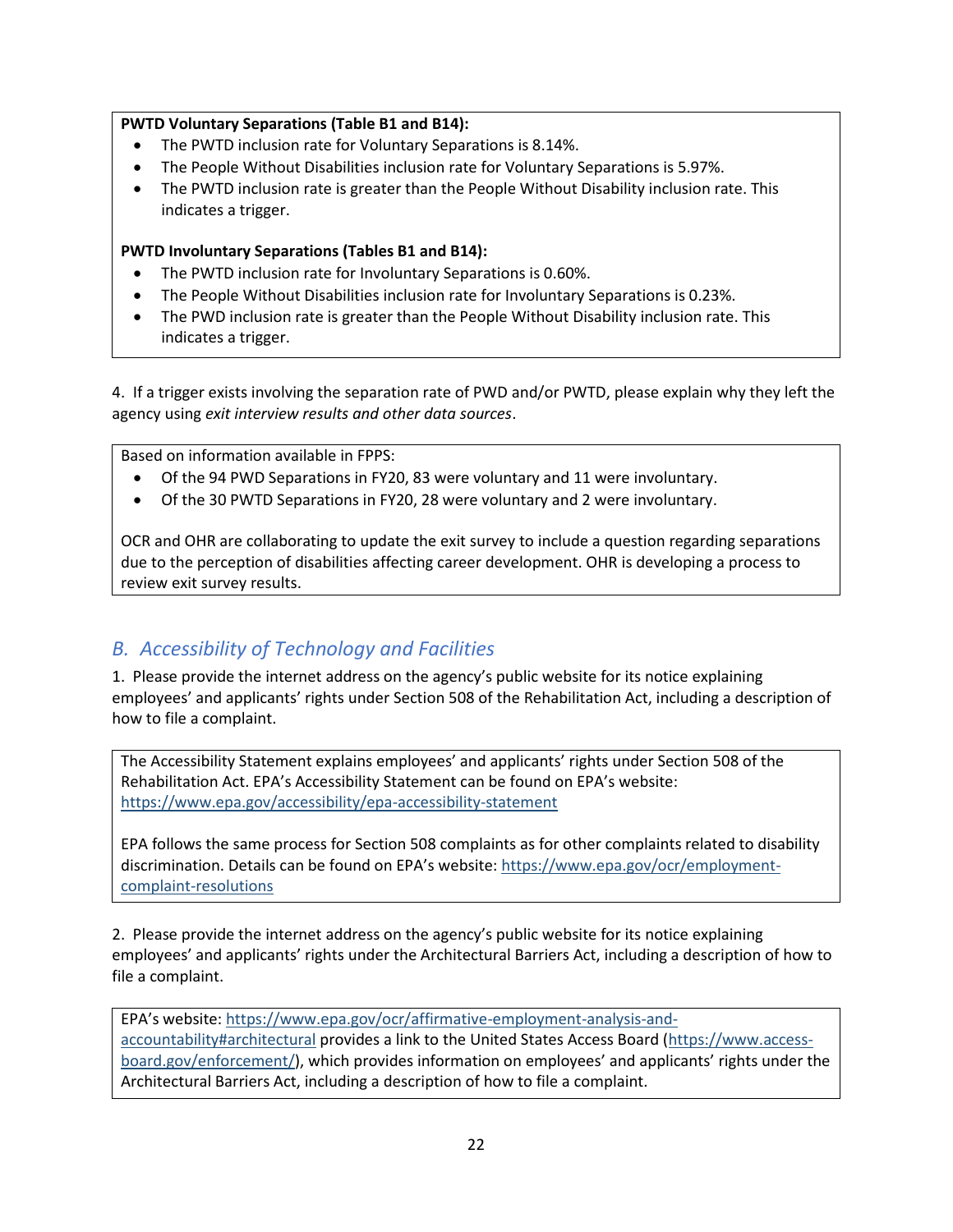3. Describe any programs, policies, or practices that the agency has undertaken, or plans on undertaking over the next fiscal year, designed to improve accessibility of agency facilities and/or technology.

**EPA Section 508 Governance**: Revision of Section 508 Policy and Procedures for compliance to address the Section 508 Refresh. In FY20, the policy received Agency-wide review by the Section 508 staff, but has not yet been finalized. Section 508 expects to finalize the policy in FY21.

**Section 508 Training Campaign:** In FY20, the 508 Program conducted market research to expand the training curriculum to include specific web-based role-based training. In FY21, the Section 508 Team will target this training to employees who play roles in acquiring, developing, using, or maintaining Information Communications Technology (ICT). The Agency expects to award a suitable vendor and award a contract that will assist with strategic planning, Section 508 program support, and training in FY21.

**EPA Compliance Assessment and Remediation Plan:** EPA's Compliance Assessment and Remediation Plan (CARP) aims to:

- Assess and enhance the accessibility of EPA's ICT,
- Develop a baseline to measure improvements, and
- Report bi-annually to the OMB on Section 508 Program Maturity.

Activities include:

- Conduct an inventory of EPA's ICT and prioritize ICT for assessments.
- Assess the inventoried ICT's compliance.
- Develop and implement remediation plans to address concerns identified during the assessments.
- Report compliance within EPA to OMB.

Initially, the CARP focused on a phased approach towards inventorying systems based on the type of internal and external system or application. Due to the global pandemic, changes in the operating environment presented challenges in maintaining the inventory phased approach. The Agency has increased communications with system owners and shifted from a phased approach to compliance reporting that includes new and decommissioned ICT regardless of audience. Through FY21, EPA will continue the inventory of internal non-enterprise systems and applications and evaluate system documentation.

As part of the CARP effort, the EPA Section 508 Program has developed and enhanced the formal process for reviewing Accessible Conformance Reports (ACR). System owners use this process to assess the conformance level to Section 508 claimed by the vendors before purchasing.

#### **The following are FY21 high-level Section 508 tasks at the Agency:**

- In FY21, the Agency plans to assess the maturity of the Section 508 Program with offices to integrate 508:
	- Acquisition
	- System Lifecycle and processes
	- Testing
	- Complaints Process
	- Training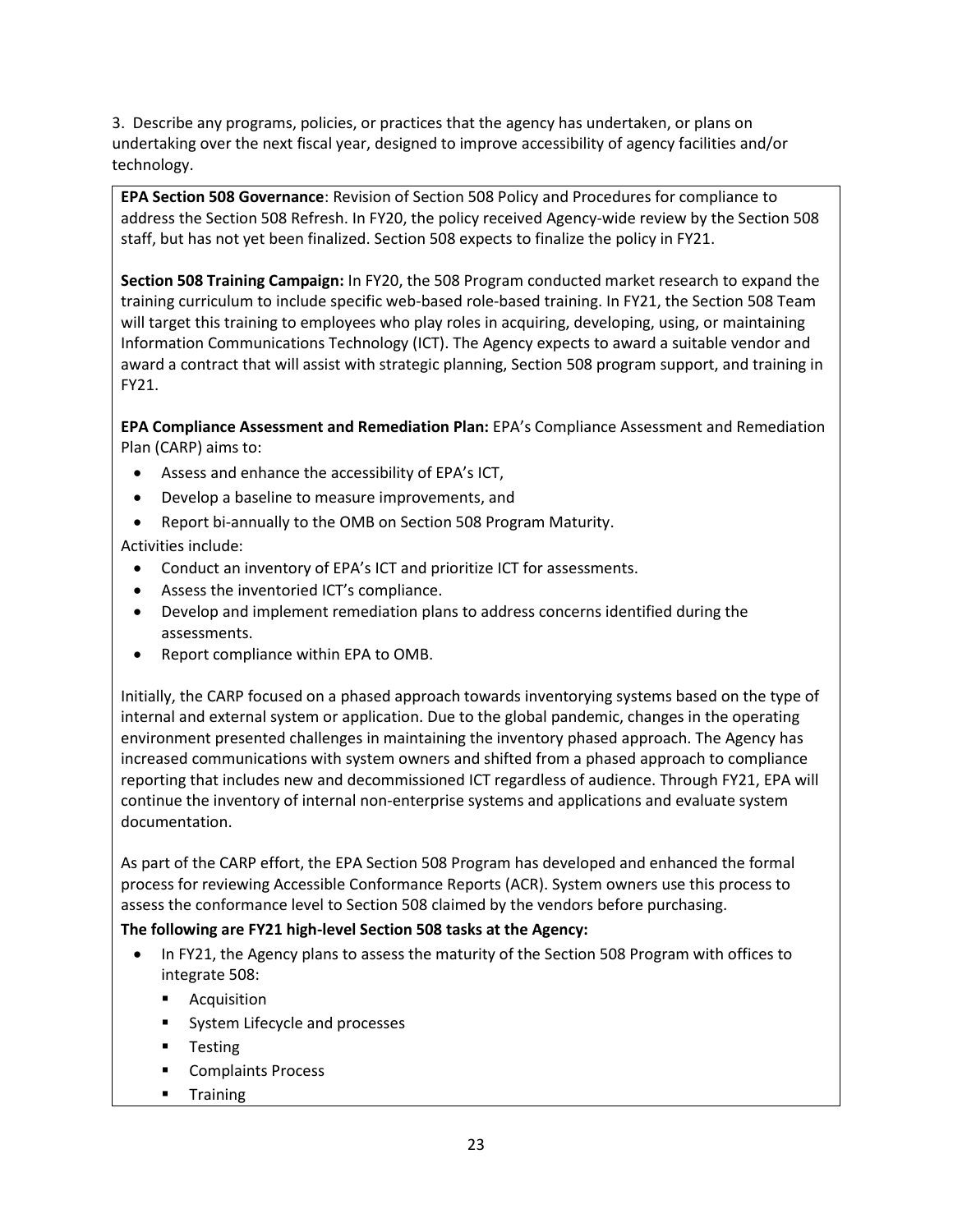- Publish EPA Information Directives: Section 508 Policy and Procedures
- Provide hands-on consultation, clear instructions, and information resources to advise on Section 508 requirements for all users, raise awareness, and increase the level of conformance
- Promote proven industry and Federal best practices to improve the accessibility or functionality of Enterprise ICT and components
- Listen to users and develop resources per business and user needs
- Train EPA 508 Team, EPA Section 508 Liaisons, System Owners, Acquisition professionals, management, and staff on their responsibilities
- Provide E-Learning training modules in EPA Enterprise Learning Management System and monitor and improve their effectiveness

# *C. Reasonable Accommodation Program*

1. Please provide the average time frame for processing initial requests for reasonable accommodations during the reporting period. (Please do not include previously approved requests with repetitive accommodations, such as interpreting services.)

In FY19, 108 requests were not concluded at the end of FY19 and were concluded in FY20. Of the 498 FY20 new requests, 470 were initiated, processed, and concluded in FY20. There were 28 requests pending at the end of FY20 that were carried over to FY21 for continued processing. In FY20, the Agency processed and concluded 469 of the 470 completed requests (or 99.7%) within the time frames identified in EPA Reasonable Accommodation (RA) Procedures with an average processing time of 16.4 days. The Agency has attained a 90% or greater processing rate for ten consecutive years.

2. Describe the effectiveness of the policies, procedures, or practices to implement the agency's reasonable accommodation program. Some examples of an effective program include timely processing requests, timely providing approved accommodations, conducting training for managers and supervisors, and monitoring accommodation requests for trends.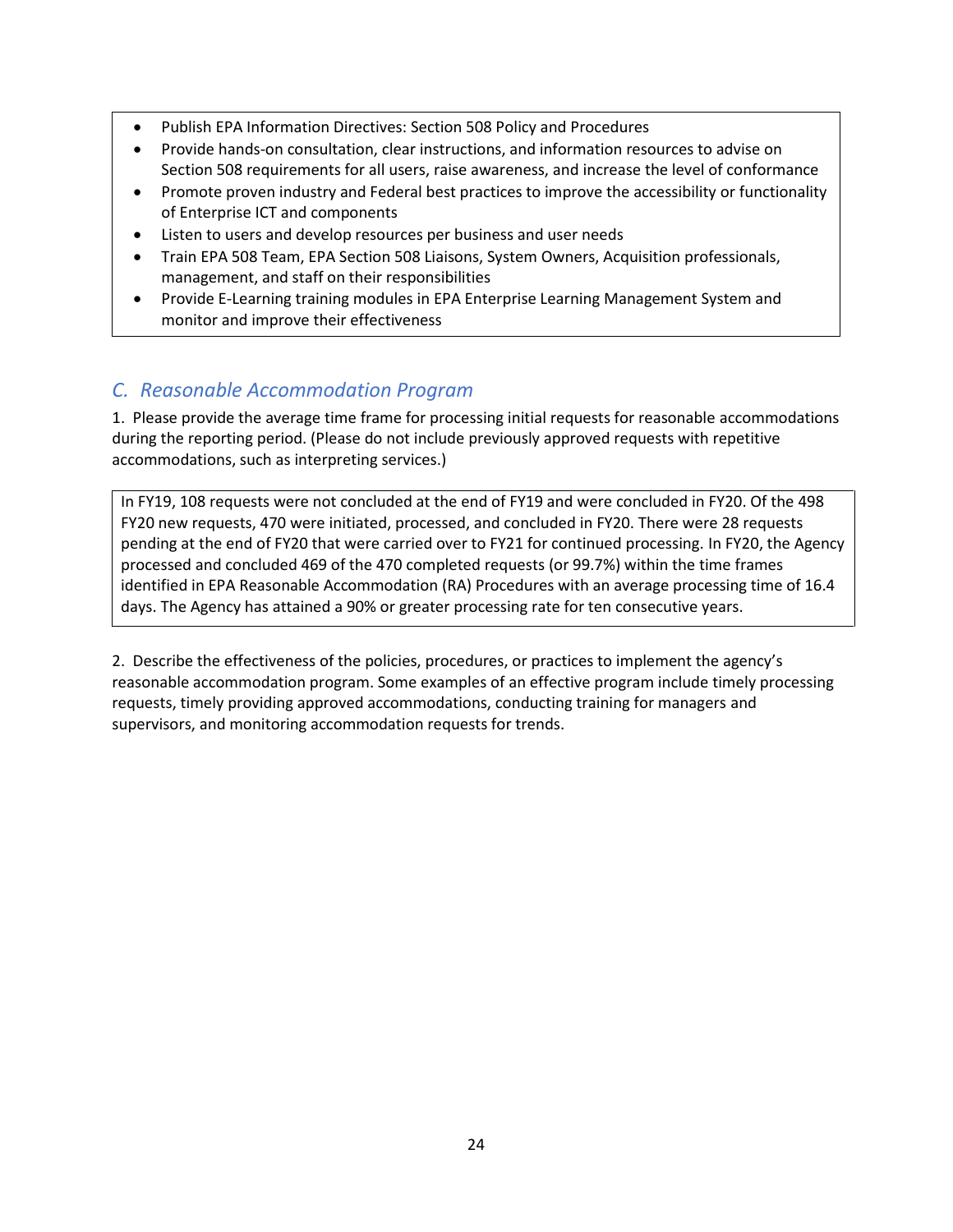The following is a summary and analysis of the RA requests that were initiated in FY20.

Of the 470 requests that were initiated, processed, and concluded in FY20:

- 392 requests were approved
- 6 requests were denied
- 7 requests were denied under reasonable accommodation (RA) but were offered some relief outside of the RA process
- 35 requests were withdrawn by the employee
- 30 requests were closed (employee resigned, retired, or separated from the Agency or in some cases passed away; therefore, a decision for the request was no longer needed and was closed without a final decision)

There was no noticeable change to the type of reasonable accommodation requests that were made from the previous two fiscal years. In FY20, the most requested items or types of accommodations were:

- 1. Telework (full-time, additional day, episodic, etc.): 205 requests
- 2. Assistive technology (AT) equipment, including equipment such as ergonomic keyboards: 78 requests
- 3. Sit/stand desks: 74 requests
- 4. Computer equipment, such as larger monitor, mouse, etc.: 61 requests
- 5. Modified work schedule (start/end times): 31 requests
- 6. Facilities related requests such as small refrigerators, space heaters, workspace modification, and changes to lighting: 35 requests

The National Reasonable Accommodation Coordinators (NRACs) delivered 12 training sessions to a total of 280 participants. The 12 training sessions included Agency-wide trainings delivered in person and virtually and trainings for the below offices:

- Region 3 (Philadelphia)
- Region 6 (Dallas)
- Office of Inspector General (OIG)
- Office of Mission Services Office of Acquisition Solutions (OAS)
- Office of the Chief Financial Officer (OCFO)

Trainings were also conducted for 5 new Local Reasonable Accommodation Coordinators (LORACs) and recertification training for all 24 LORACs.

In understanding the following chart, please note that in FY20, the National Reasonable Accommodation Coordinator (NRAC) started using the title Senior NRAC as indicated on the position description and the Assistant NRAC position was updated to NRAC.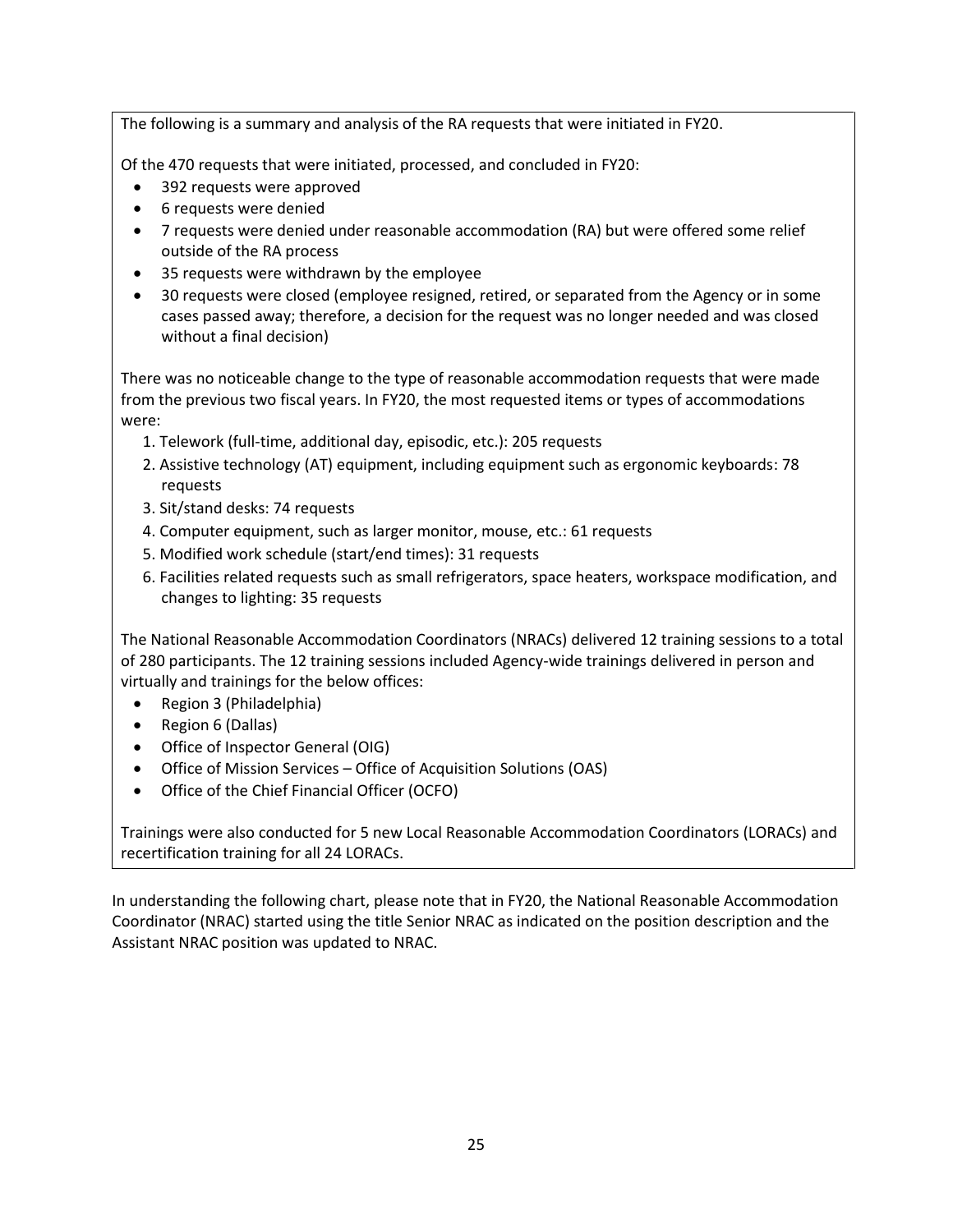| <b>Trainer</b>                              | <b>Date</b>             | <b>Audience</b>                                                     | <b>Locations Included</b>                                                                              | <b>Method</b>          | <b>Number</b><br><b>Attended</b> |  |
|---------------------------------------------|-------------------------|---------------------------------------------------------------------|--------------------------------------------------------------------------------------------------------|------------------------|----------------------------------|--|
| <b>NRAC</b>                                 | 10/2/2019               | Employees                                                           | Region 6 - Dallas                                                                                      | In Person<br>in Dallas | 20                               |  |
| <b>NRAC</b>                                 | 10/2/2019               | Managers/Supervisors                                                | Region 6 - Dallas                                                                                      | In Person<br>in Dallas | 10                               |  |
| NRAC/<br><b>Assistant NRAC</b>              | 10/28/2019              | Managers/Supervisors                                                | Office of Inspector<br>General (OIG)                                                                   | In Person<br>at HQ     | 15                               |  |
| <b>NRAC</b>                                 | 10/30/2019              | Headquarters                                                        | Headquarters (HQ)                                                                                      | In Person<br>at HQ     | 30                               |  |
| <b>NRAC</b>                                 | $12/17 -$<br>12/18/2019 | <b>New LORACs</b>                                                   | Region 3 - Philadelphia,<br>Region 8 - Denver                                                          | In Person<br>at HQ     | $\overline{2}$                   |  |
| Senior NRAC /<br><b>NRAC</b>                | 3/5/2020                | Managers/Supervisors                                                | Office of Mission<br>Services (OMS) -<br>Office of Acquisition<br>Solutions (OAS)                      | In Person<br>at HQ     | 20                               |  |
| Senior NRAC /<br><b>NRAC</b>                | $5/5 -$<br>5/7/2020     | <b>New LORACs</b>                                                   | Region 1 - Boston,<br>Region 9 - San Francisco,<br>OIG, Cincinnati,<br>Research Triangle Park<br>(RTP) | Virtual                | 6                                |  |
| <b>NRACs</b>                                | 6/18/2020               | Managers/Supervisors                                                | Region 3 - Philadelphia                                                                                | Virtual                | 103                              |  |
| <b>NRACs</b>                                | 7/30/2020               | <b>Disability Employment</b><br>Program Advisory<br>Council (DEPAC) | All                                                                                                    | Virtual                | 18                               |  |
| SNRAC/NRAC                                  | $9/15 -$<br>9/17/2020   | <b>LORACS</b>                                                       | All                                                                                                    | Virtual                | 20                               |  |
| SNRAC/NRAC                                  | 9/22/2020               | Managers/Supervisors                                                | Office of the Chief<br>Financial Officer (OCFO)                                                        | Virtual                | 20                               |  |
| SNRAC/NRAC                                  | 9/24/2020               | Managers/Supervisors                                                | <b>OCFO</b>                                                                                            | Virtual                | 16                               |  |
|                                             |                         | <b>FY20 Total Trainings Sessions: 12</b>                            |                                                                                                        |                        |                                  |  |
| <b>Total Number of Persons Trained: 280</b> |                         |                                                                     |                                                                                                        |                        |                                  |  |

# *D. Personal Assistance Services Allowing Employees to Participate in the*

#### *Workplace*

Describe the effectiveness of the policies, procedures, or practices to implement the PAS requirement. Some examples of an effective program include timely processing requests for PAS, timely providing approved services, conducting training for managers and supervisors, and monitoring PAS requests for trends.

There were no PAS requests made in FY2020. However, the Agency included Frequently Asked Questions (FAQS) about PAS on the Reasonable Accommodation website: [https://www.epa.gov/ocr/reasonable-accommodation#FAQPAS.](https://www.epa.gov/ocr/reasonable-accommodation#FAQPAS)

During FY20, the Office of Civil Rights and the PAS Workgroup developed the Personal Assistance Services (PAS) Reference Guide and posted the document to the Agency website in September 2020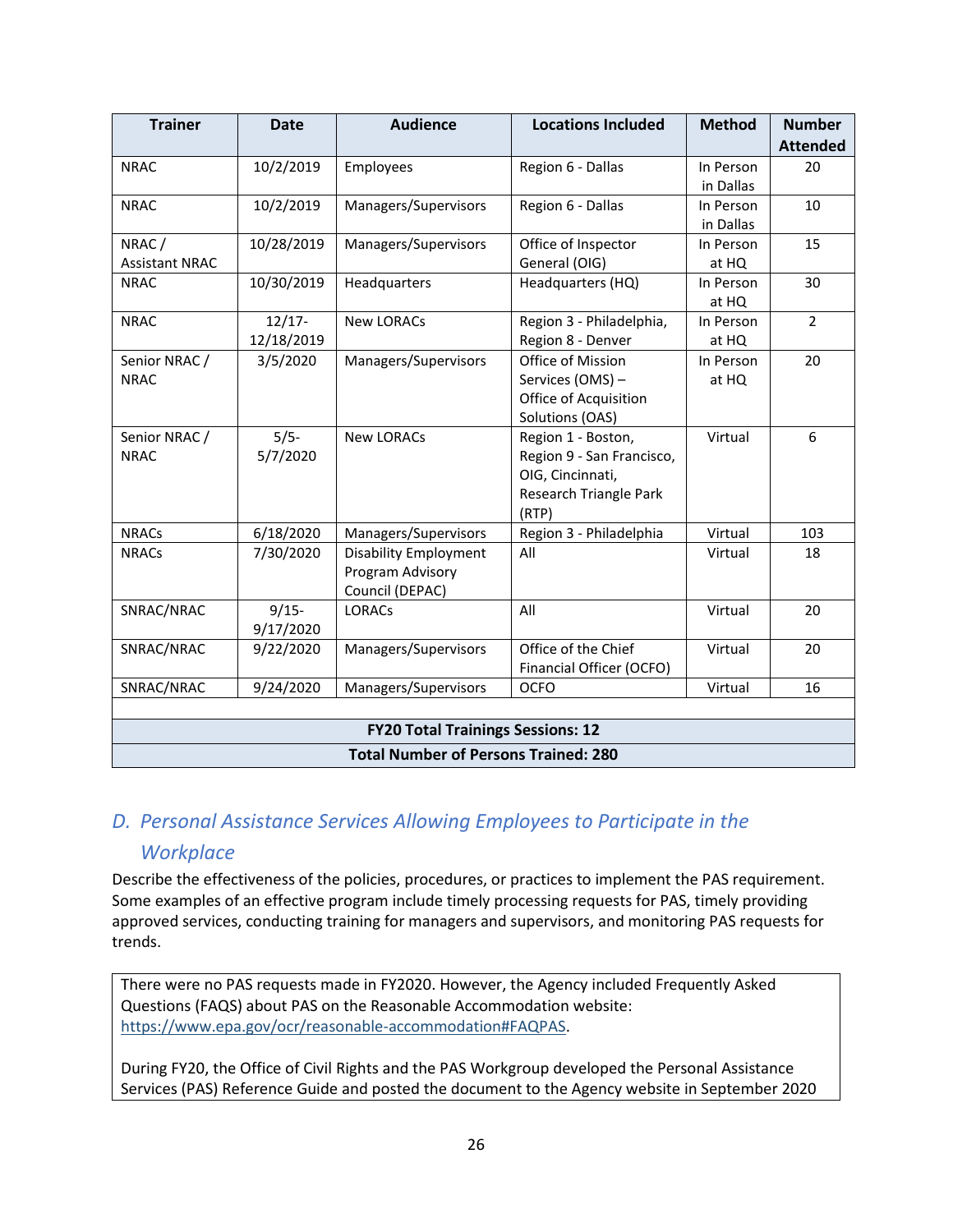[\(https://www.epa.gov/sites/production/files/2020-](https://www.epa.gov/sites/production/files/2020-09/documents/pas_reference_guide_final_september_22_2020.pdf) [09/documents/pas\\_reference\\_guide\\_final\\_september\\_22\\_2020.pdf\)](https://www.epa.gov/sites/production/files/2020-09/documents/pas_reference_guide_final_september_22_2020.pdf).

The Reference Guide provides clear guidelines to assist decision makers and others involved in the PAS processing to ensure greater efficient and efficacy in delivering PAS.

All Reasonable Accommodation trainings also mention PAS and include references to where to find PAS information.

# *Section VI: EEO Complaint and Findings Data*

## *A. EEO Complaint Data Involving Harassment*

1. During the last fiscal year, did a higher percentage of PWD file a formal EEO complaint alleging harassment, as compared to the government-wide average?

2. During the last fiscal year, did any complaints alleging harassment based on disability status result in a finding of discrimination or a settlement agreement?

| Yes | No X | N/A |
|-----|------|-----|
|     |      |     |

Yes No X N/A

3. If the agency had one or more findings of discrimination alleging harassment based on disability status during the last fiscal year, please describe the corrective measures taken by the agency.

| N/A |  |
|-----|--|
|     |  |

# *B. EEO Complaint Data Involving Reasonable Accommodation*

1. During the last fiscal year, did a higher percentage of PWD file a formal EEO complaint alleging failure to provide a reasonable accommodation, as compared to the government-wide average?

|                                                                                                                                                                                                                      | Yes | No X | N/A |  |
|----------------------------------------------------------------------------------------------------------------------------------------------------------------------------------------------------------------------|-----|------|-----|--|
| 2. During the last fiscal year, did any complaints alleging failure to provide reasonable accommodation<br>result in a finding of discrimination or a settlement agreement?                                          |     |      |     |  |
|                                                                                                                                                                                                                      | Yes | No X | N/A |  |
| 3. If the agency had one or more findings of discrimination involving the failure to provide a reasonable<br>accommodation during the last fiscal year, please describe the corrective measures taken by the agency. |     |      |     |  |

N/A